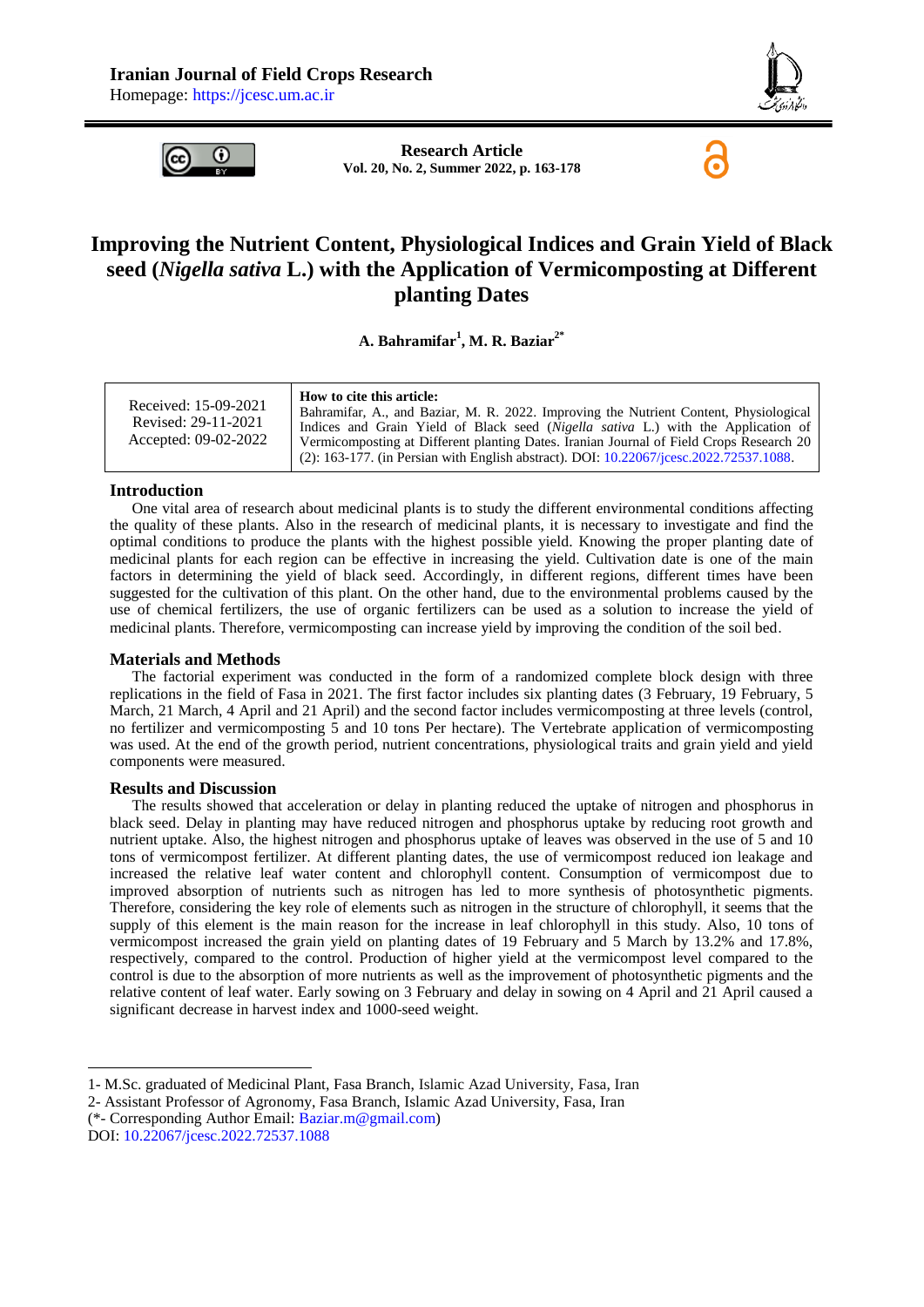#### **Conclusion**

Late planting shortens the vegetative growth period, the plant enters the reproductive stage earlier and the plant is faced with a lack of photosynthetic resources. Also, the grain filling period is faced with drought stress and heat at the end of the season, and this end stress on grain weight causes a severe reduction in yield. On the other hand, vermicompost has been able to provide the plant with nutrients in an acceptable amount and has the right conditions for growth and increase yield. Therefore, vermicompost has increased the growth of black seed by providing a suitable growth environment. In total, the planting date is 19 February to 21 March and the use of vermicompost fertilizer 10 tons per hectare for planting black seed is recommended. Therefore, the use of vermicompost to increase the production of seed yield in *Nigella sativa* can be an interesting perspective in the production of this plant for industrial and pharmaceutical applications.

**Keywords:** Chlorophyll, Grain yield, Harvest index, Ion leakage, Phosphorous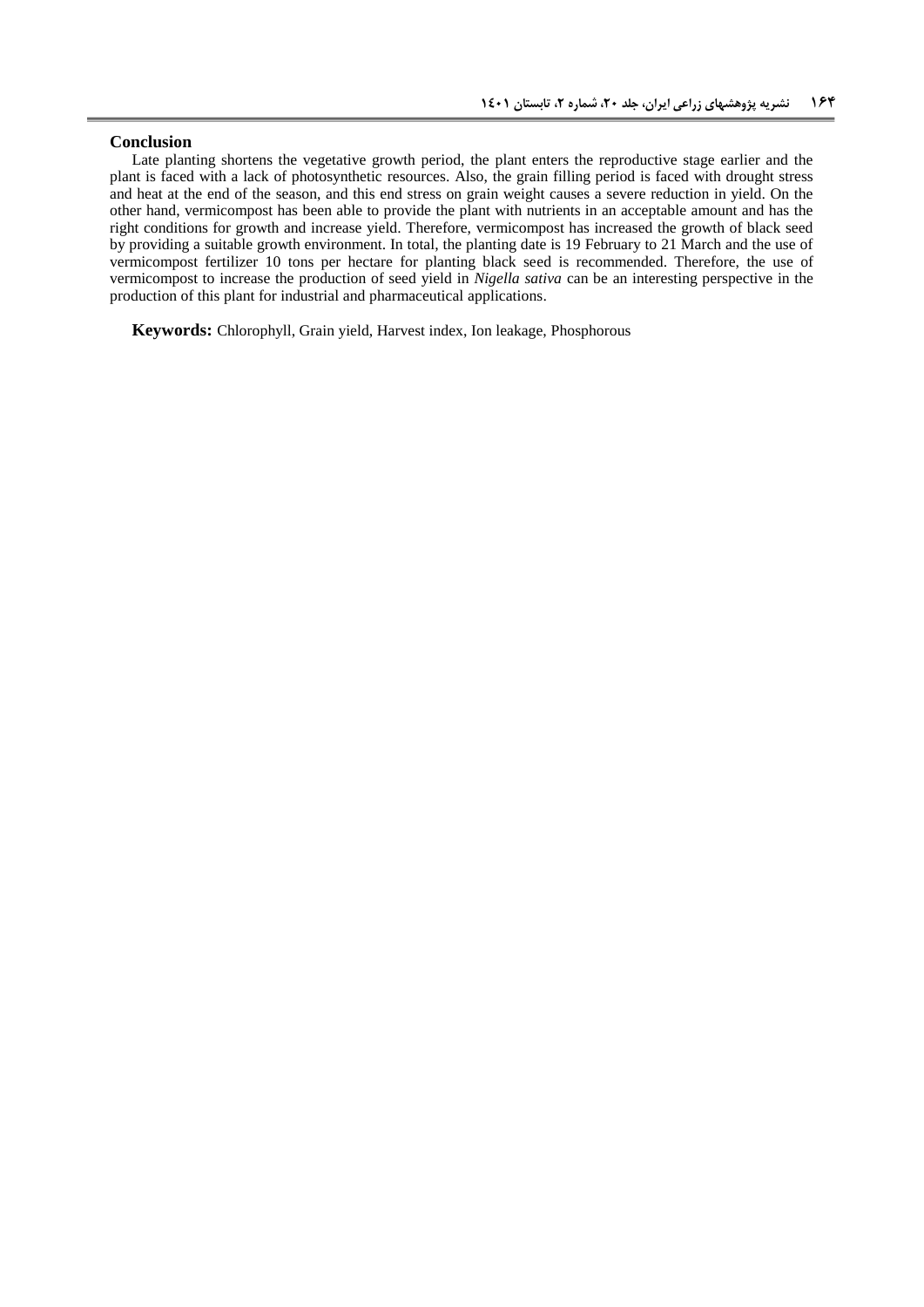# **نشریه پژوهشهای زراعی ایران**

**بهرامی فرد و بازیار، بهبود جذب عناصر غذایی، صفات فیزیولوژیک و عملکرد دانه گیاه سیاهدانه... 461** Homepage: [https://jcesc.um.ac.ir](https://jcesc.um.ac.ir/)



**مقاله پژوهشی**

جلد ٢٠، شماره ٢، تابستان ١٤٠١، ص ١٧٨-١٦٣

# **بهبود جذب عناصر غذایی، صفات فیزیولوژیک و عملکرد دانه گیاه سیاهدانه ).L** *sativa Nigella* **)با کاربرد کود ورمیکمپوست در تاریخهای مختلف کاشت**

**1 عبدالعظیم بهرامی فرد 0\* ، محمد رضا بازیار**

تاریخ دریافت: ۱۴۰۰/۰۶/۲۴ تاریخ پذیرش: ١۴٠٠/١١/٢٠

# **چکیده**

شناخت تاریخ مناسب کاشت گیاهان دارویی برای هر منطقه میتواند در افزایش محصول موثر باشد. از سوی دیگر ورمیکمپوست با بهبود وضعییت بستر خاک میتواند سبب افزایش عملکرد گردد. در این پژوهش جذب عناصر غذایی، صفات فیزیولوژیک و عملکرد دانه گیاه سیاهدانعه بعا کعاربرد کعود ورمیکمپوست در تاریخهای مختلف کاشت در سال ۱۴۰۰–۱۳۹۹ در شهرستان فسا بررسـی شـد. ایـن پـژوهش بـهصـورت فاکتوریـل در قالـب طـرح بلوکهای کامل تصادفی با سه تکرار انجام شد. فاکتور اول تاریخهای مختلف کاشت در شش سطح (۱۵ بهمن، ۱ اسـفند، ۱۵ اسـفند، ۱ فـروردین، ۱۵ فروردین و ۱ اردیبهشت) و فاکتور دوم ورمیکمپوست در سه سطح (شاهد و ورمیکمپوست ۵ و ۱۰ تن در هکتار) بود. نتایج نشان داد که بیشترین جذب نیتروژن و فسفر در 0 اسفند و 01 اسفند مشاهده شد. همچنین باالترین جذب نیتروژن و فسفر برگ در استفاده از کعود ورمعی کمپوسعت 1 و 06 تعن در هکتار مشاهده شد. در تاریخهای مختلف کاشت، کود ورمیکمپوست ۱۰ تن در هکتار سبب افزایش محتوای نسبی آب بـرگ، شـاخص برداشـت و وزن هزار دانه شد. در تاریخ کاشت ۱ اسفند، ۱۰ تن در هکتار کود ورمیکمپوست سبب افزایش وزن خشک اندام هوایی به میزان ۵/۸ درصد نسبت به شـاهد شد. همچنین ۱۰ تن در هکتار کود ورمیکمپوست سبب افزایش عملکرد دانه در تاریخ کاشت ۱ اسفند و ۱۵ اسفند بـهترتیـب بـه میـزان ۱۳/۲ و ۱۷/۸ درصد نسبت به شاهد شد. در مجموع تاریخ کاشت ۱ اسفند تا ۱ فروردین و استفاده از کود ورمیکمپوست ۱۰ تن در هکتار برای کاشت گیـاه سـیاهدانـه قابل توصیه میباشد.

**.** 

**واژههای کلیدی**: شاخص برداشت، عملکرد دانه، فسفر، کلروفیل، نشت یونی

#### **مقدمه**

سیاهدانه با نام علمی .Nigella sativa L از خانواده آلاله<sup>۳</sup> گیاهی یکساله، علفی با ساقه افراشته و منشعب است. میوه این گیاه فولیکول میباشد که داخل آن بذرهای سیاه و معطر سـیاهدانـه وجـود دارد (Ijaz et al., 2017). گیـاه سـياهدانــه در برخــى نقــاط ايــران بهصورت خودرو و در برخی نقاط دیگر بهصورت زراعی کاشته میشود و مصـارف گسـتردهای در صـنعت غـذایی و دارویــی کشـور دارد

-0 دانشآموخته کارشناسی ارشد گیاهان دارویی، واحد فسا، دانشعگاه آزاد اسعیمی، فسا، ایران -4 استادیار گروه زراعت و اصی نباتات، واحعد فسعا ، دانشعگاه آزاد اسعیمی ، فسعا، ایران

)Email[: Baziar.m@gmail.com](mailto:Baziar.m@gmail.com) :مسئول نویسنده -)\* DOI: [10.22067/jcesc.2022.72537.1088](https://dx.doi.org/10.22067/jcesc.2022.72537.1088) 3- Ranunculaceae

)2018 .,*al et* [Hosseini](#page-13-1)). دانه این گیاه منبع غنی از اسیدهای چرب ضروری و غیر اشـباع ماننـد لینولئیـک اسـید اسـید و نیـز ترکیبات دیگر مثـل روغـن، فسـفولیپیدها، کـاروتن، کلسـیم، آهـن و پتاسی، میباشد )2007 .,*al et* [Rouhou-Cheikh](#page-13-2)). عصعاره روغنعی سیاهدانه در کاهش کلسترول و جلـوگیری از حمـلات قلبـی بـهکـار میرود. همچنین استفاده از اسانس و ترکیبات اصلی آن برای خعوا ضد التهابی و فعالیت ضد میکروبی کمک شایانی میکند ,Kazemi) .[2014;](#page-14-0) [Majeed](#page-14-1) *et al*., 2020)

تاریخ کشت از اصلیترین فاکتورها در تییعین عملکعرد سعیاه دانعه عنوان شده است. بر این اساس در مناطق مختلف، زمانهای متفاوتی برای کشت این گیاه پیشنهاد گردیعده اسعت ) [2017 .,](#page-14-2)*al et* Safaei). محققان گزارش کردند که بهترین تـاریخ کاشـت بـرای کاشـت اکثـر گیاهان دارویی، هوای با دمای ۱۵ تا ۳۵ درجه سیلسیوس میباشد. علاوه بر شرایط ذکرشده، گیاهـان دارویـی در روزهـای کمتـر از ١٣ ساعت به گل رفته و گلدهی زودهنگام سـبب کـاهش چشـــمگیر در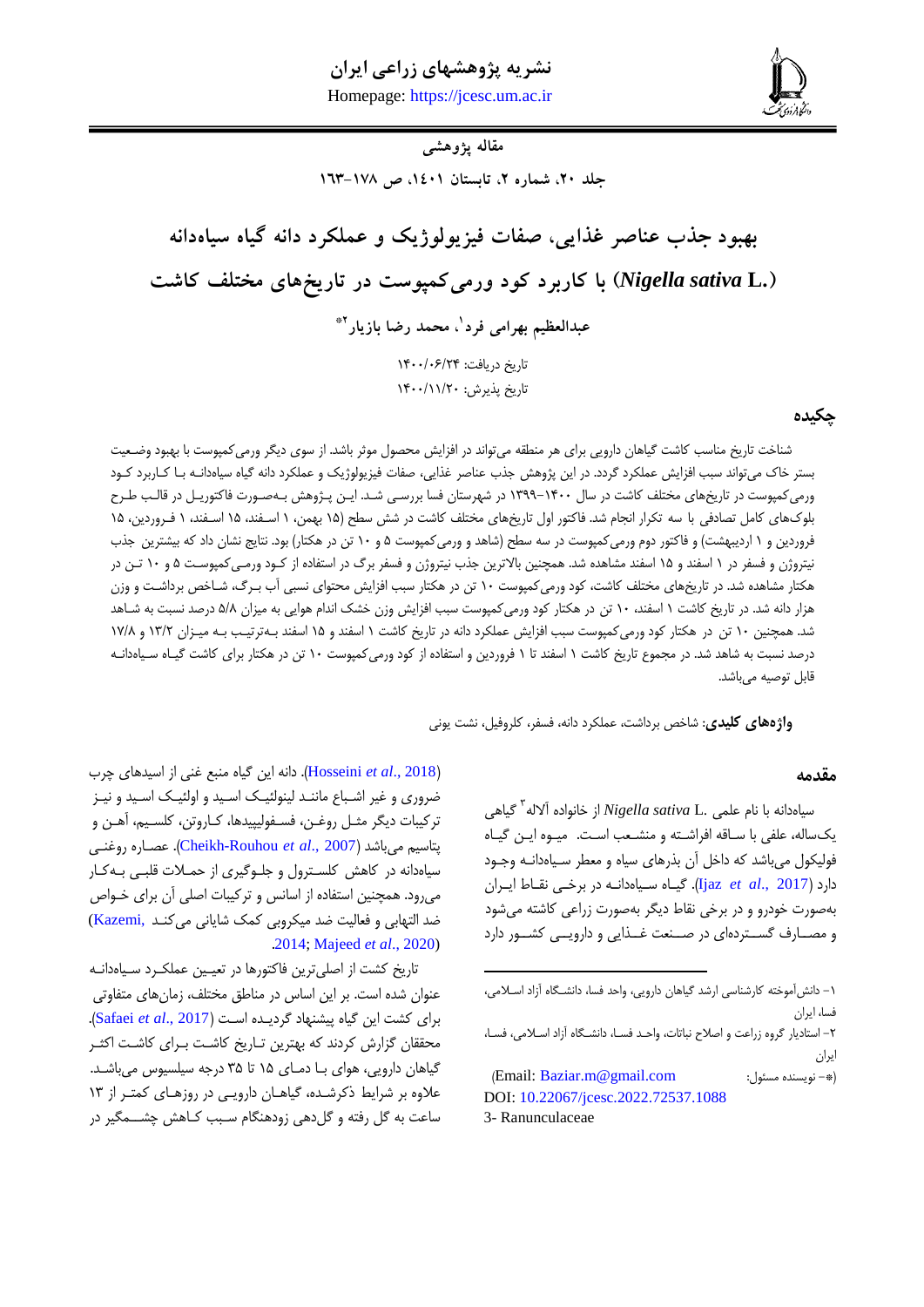میـزان محصـول و کـم شـدن عملکـرد کمـی و کیفـی خواهـد شـد )[2021 ,Madandoust and Vatandoost](#page-15-0)). از سوی دیگر با بهبعود وضییت بستر خاک از طریق استفاده از کود ورمیکمپوست معی توانعد سبب افزایش عملکرد کمی و کیفی گیاهان دارویی در شرایط مختلف نوری گردد )2015 .,*al et* [Shiadeh Yosefi](#page-15-1)). شناخت تاریخ مناسب کاشت جهت بهبود حداکثر عملکرد کمی و کیفی گیاه دارویی سیاهدانه از اهمیت بهسزایی برخوردار است )2017 .,*al et* [Sultana](#page-14-3)). سیاهدانه گیاهی روز بلند است و زمان کاشت آن بـهطـور معمـول اسـفند مـاه میباشد. زمان گلدهی آن در مناطق جنوبی و گـرمتـر از دهـه سـوم فروردین و تا دهه اول خعرداد طعول معی کشعد . در منعاطق سعردتر و میتدلتر میموال آخر اردیبهشت گلدهی آغاز و تا دهه اول تیرماه ادامه مییابد. بهطور کلی میتوان یک دوره تقریباً سه ماهه رشعد و نمعو را برای این گیاه در مناطق میتدل در نظر گرفت که از زمان کاشعت تعا هنگام برداشت به طول معی انجامد Rezvani Moghaddam and .[Ahmadzadeh Motlagh, 2007;](#page-14-4) [Javadi, 2008\)](#page-14-5)

با توجه به مشکلات زیستمحیطی ناشعی از کـاربرد کودهـای شیمیایی، استفاده از کودهای آلبی معی توانـد بـهعنـوان راهکـاری در افزایش عملکرد گیاهان دارویعی باشعد ) 2019 .,*al et* [Attarzadeh](#page-13-3)). کودهای با منشا آلی جایگاه قابل توجهی در کشاورزی پایدار بهمنظـور جایگزین نمودن نهعاده هعای شعیمیایی دارا معی با[شعد \)](#page-14-6) .,*al et* Lim [2015](#page-14-6)). ورمعی کمپوست کـه در نتیجـه فراینـدهای هضـم و تبـدیل ضایعات آلی مثـل کودهـای دامـی و بقایـای گیـاهی ضـمن عبـور از دستگاه گوارش کرمهای خاکی بهوجود میآید، از جمله منابع اساسعی تغذیه گیاهان در نظامهای زراعی پایدار میباشد )[2015 .,](#page-13-4)*al et* Ali). ورمی کمپوست به دلیل اثرات ترکیبات هورمونی و مواد محـرک رشـد باعث بهبود و افـزایش عملکـرد گیـاه مـیشـود. همچنـین کـاربرد ورمی کمپوست از طریق تأثیر بر شاخصهای فیزیولوژیکی و افـزایش بیان ژنهای مسئول سبب ایجاد تحمل در برابر تنش های محیطی میشود )[2020 ,Ievinsh](#page-13-5)). ورمیکمپوسعت عملکعرد کیفعی گیاهعان دارویی را نیز تحت تأثیر قرار میدهد. اگرچه سازوکار دقیق آن کعامیً روشن نیست، ولی احتماالً از طریق تحریک ترشعح اسعیدهای آلعی و بیان سنتز تنظیم کنندههای رشد توانسته چنین نقشعی را ایفا کند )[2020 ,Pandey and Chaturvedi](#page-13-6)). گزارش شده است که میتوان از کودهای آلی مانند ورمیکمپوست بهعنوان جایگزینی مناسب بعرای

کودهای شیمیایی برای حصول شرایط مطلوب بـرای بهبـود عملکـرد کمّی و کیفی گیاه دارویی سیاه دانه اسعتفاده کعر[د](#page-14-7) ) .,*al et* [Seyyedi](#page-14-7) [2020](#page-14-7)(. ورمیکمپوست بهعنوان یک حاصلخیزکننده خاک سبب بهبود خصوصیات فیزیولوژیکی، بیوشیمیایی و افـزایش رشـد و عملکـرد در گیاه دارویی نینا ).L *arvensis Mentha* )و سیاهدانه شعد [\)](#page-13-7) [Fallahi](#page-13-7) [2018 .,](#page-13-7)*al et*). با توجه به موارد بعاال، شعناخت تعاریخ دقیعق کاشعت گیاهان دارویی و بستر مناسب کاشعت جهعت بهبعود حعداکثر رشعد و عملکرد آنها از اهمیت بـهسـزایی برخـوردار اسـت. بـا وجـود انجـام مطالعات فراوان در مـورد آثـار مثبـت کـاربرد ورمیکمپوست در رشـد گیاهان مختلف، تاکنون مطالیات کمی در مورد کاربرد ورمیکمپوست در گیاه سیاهدانه در تاریخهای مختلف کاشت انجام شده است. بنابراین هدف از انجام این تحقیق، بررسی اثـر سـطوح مختلـف کـود ورمی کمپوست بر رشد و عملکرد دانه گیاه سیاهدانـه در تاریخهای مختلف کاشت در شهرستان فسا بود.

# **مواد و روشها**

آزمایش بهصورت فاکتوریـل در قالـب طـرح بلـوکـهـای کامـل تصادفی با سه تکرار، در سال 0911-0266 در شهرستان فسا با طول جغرافیایی ۵۳ درجه و ۶۵ دقیقه و عـرض جغرافیـایی ۲۸ درجـه و ۹۵ دقیقه و ارتفاع ۱۴۳۰ متر از سطح دریا انجام گردید. عامل اول شـامل شش تاریخ کاشت (۱۵ بهمن، ۱ اسـفند، ۱۵ اسـفند، ۱ فـروردین، ۱۵ فروردین و ۱ اردیبهشت) و عامل دوم شامل ورمـی کمپوسـت در سـه سطح )شاهد، بدون کود و ورمیکمپوست مقدار 1 و 06 تن در هکتار( بود. قبل از اجرای آزمایش از عمق صفر تا ۳۰ سانتی متری خاک نمونهبرداری و سپس خصوصیات فیزیکی و شعیمیایی آن تییعین شعد (جدول ۱). همچنین شرایط آب و هـوایی فصـل کاشـت تـا برداشـت سیاهدانه در فسا در طول دوره رشد گیاه در جدول ۲ گزارش شده است (ایستگاه هواشناسی سینوپتیک شهرستان فسا).

کاشت در کرتهایی به ابیاد 0/0×9 متر انجام و در هعر کعرت 2 ردیف با تراکم زیاد کشت شد. فاصله بین ردیفها ۴۰ سـانتی متـر در نظر گرفته شد. همچنین به دلیل کوچک بودن بذرها کشت در عمـق نی، تا یک سانتیمتری انجام شد ).[,](#page-14-5)*al et* [Abad Hedayat Javadi](#page-14-5) .)[2014](#page-14-5)

|            |                     |         | Table 1- Analysis of soil physical and chemical testing |     |     |                |     |    |      |            |
|------------|---------------------|---------|---------------------------------------------------------|-----|-----|----------------|-----|----|------|------------|
| بافت       | هدايت الكتريكي      | اسيديته | Cu                                                      | Fe  | Zn  | Mn             | K   |    |      | كربن الى   |
| Texture    | EC<br>$(dS.m^{-1})$ | pH      |                                                         |     |     | $(mg.kg^{-1})$ |     |    | (% ) | O.C<br>(%) |
| Silty loam | 1.05                | 7.49    | 0.58                                                    | 8.1 | 1.9 | 3.7            | 198 | 10 |      | 0.68       |

<span id="page-3-0"></span>**جدول -0 نتایج تجزیه شیمیایی و فیزیکی خاك محل انجام آزمایش**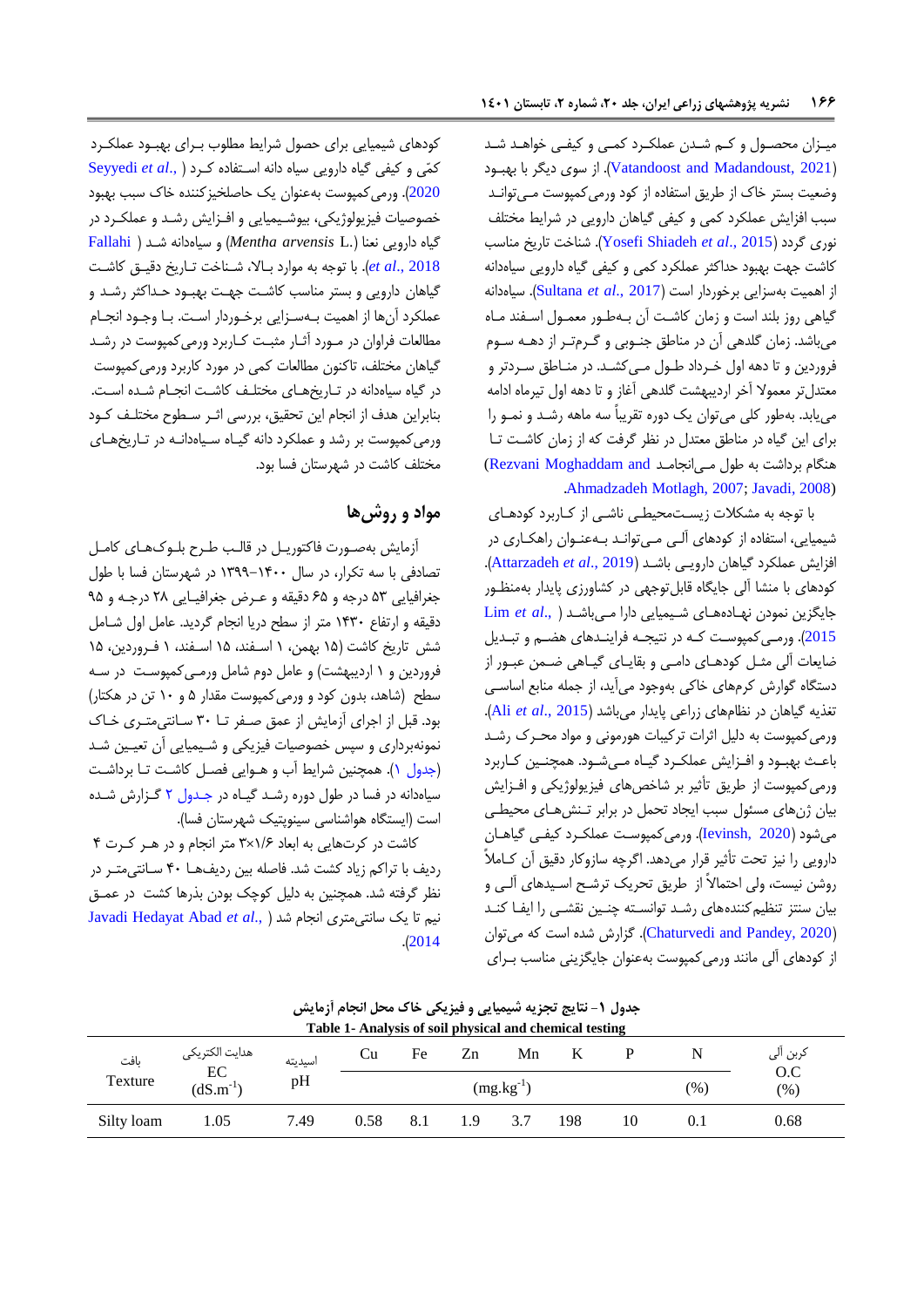|             |                            | Table 2- The climate conditions for during the growth stages of Nigella sativa L. | جدوں ۱ – سرایف آب و هوایی در طول مراحل رسد سیاهدانه             |                                  |                                    |                     |
|-------------|----------------------------|-----------------------------------------------------------------------------------|-----------------------------------------------------------------|----------------------------------|------------------------------------|---------------------|
| سال<br>Year | ماه<br>Month               | حداقل دما<br><b>Temperature</b><br><b>Minimum</b><br>(Celsius)                    | حداكثر دما<br><b>Temperature</b><br><b>Maximum</b><br>(Celsius) | بارندگی<br>Precipitation<br>(mm) | ساعات أفتابي<br><b>Sunny hours</b> | Evaporation<br>(mm) |
| ۱۳۹۹        | بهمن<br>February - January | 1.8                                                                               | 20.5                                                            | 12.3                             | 277.1                              | 118.3               |
| 2021        | اسفند<br>March-February    | 6.4                                                                               | 22.9                                                            | 10.7                             | 240.1                              | 161.6               |
| 15<br>2021  | فروردين<br>April-March     | 10.2                                                                              | 32.9                                                            | 1.6                              | 306                                | 278.2               |
|             | ارديبهشت<br>May-April      | 14.8                                                                              | 32.9                                                            | ٠                                | 303.6                              | 325.8               |
|             | خرداد<br>May- June         | 20.0                                                                              | 39.8                                                            | $\bullet$                        | 364.8                              | 463                 |
|             | تير<br>July -June          | 21.9                                                                              | 39.5                                                            | 20.2                             | 327                                | 413.4               |
|             | مر داد<br>Agust-July       | 22.3                                                                              | 38.9                                                            | 20.6                             | 310.9                              | 395.4               |

<span id="page-4-0"></span>**جدول -0 شرایط آب و هوایی در طول مراحل رشد سیاهدانه**

کنترل علفهای هعرز 2 مرتبعه وجعین دسعتی انجعام گرفعت . پس از آمادهسازی زمین برای کاشت، کاربرد ورمیکمپوست بر پایه تیمارهای مورد استفاده انجام شد. خصوصیات کود ورمیکمپوست مورد اسعتفاده در این پژوهش در [جدول](#page-4-1) 9 گزارش شده است. <span id="page-4-1"></span>فاصله کرتها از یکدیگر یک متر و فاصله بین بلوکها دو متر در نظر گرفته شد. در مرحله ۳ تا ۶ برگی برای رسیدن به تراکم مطلـوب )416 بوته در مترمربع( عملیات تنک انجام شعد [\)](#page-14-5) [Hedayat Javadi](#page-14-5) [2014 .,](#page-14-5)*al et* Abad). در مدت زمان کاشت تا برداشعت گیعاه جهعت

**جدول -3 نتایج تجزیه کود ورمیکمپوست Table 3- Analysis of vermicompost Fertilizer پتاسیم K فسفر N نیتروژن N اسیدیته pH کربن آلی O.C هدایت الکتریکی EC** (dS.m<sup>-1</sup>)  $\qquad \qquad (*)$  (2) **-1 )** 2.4 14.27 7.25 1.78 0.79 1.45

بید از کاشت بذرها در تاریخهای مربوطعه، کعرت هعای آزمایشعی آبیاری شد. آبیاری برای تمامی تیمارها بعه صعورت 41 درصعد تخلیعه رطوبتی انجام شد. آبیاری براساس اندازهگیری رطوبت خاک از طریق نمونهگیری مکرر و روزانه خاک از عمق توسعیه ریشعه در وسعط هعر کرت به روش وزنی انجام شد. مقدار آبیاری تا رسیدن به نقطه رطوبت ظرفیت زراعی انجام شد. برای تعیین مقدار رطوبت خـاک در شـرایط ظرفیت زراعی و نقطه پژمردگی دائم از دستگاه صفحه فشاری استفاده شد )2019 .,*al et* [Attarzadeh](#page-13-3)). طول دوره رشد گیاه سعیاه دانعه در تاریخ ۱۵ بهمـن حـدود ۱۰۲روز، ۱ اسـفند حـدود ۹۱ روز، تـاریخ ۱۵ اسعفند حدود ۸۵ روز، تاریخ ۱ فعروردین حدود ۷۸ روز، تاریخ ۱۵ فروردین حدود 01 روز و در نهایت تاریخ 0 اردیبهشت 12 روز بود. در پایان دوره رشد در مرحلعه 16 درصعد گلعدهی نمونعه بعرداری جهعت

اندازهگیری غلظت عناصر غذایی و صفات فیزیولوژیکی انجام شد.

#### اندازهگیری صفات

#### **غلظت عناصرغذاییبرگ**

تییین غلظت عناصر غذایی برگ در مرحله 16 درصعد گلعدهی از چهار یا پنج بوته انجام گرفت. اندازهگیری نیتروژن برگ پس از هضم نمونه گیاهی بر اساس تیتراسیون بید از تقطیر توسط دستگاه کجلدال مدل 40V اندازهگیری شد )[1958 ,Lang](#page-14-8)). برای اندازهگیری فسعفر و پتاسیم برگ، نمونههای برداشت شده با آب مقطر کاملاً شسته شـدند و به مدت دو روز در دمای 16 درجه سانتی گراد در آون خشک گردید. سپس یک گرم از نمونه خشک شده توزین شد و در کـوره بـا دمـای 166 درجه سانتیگراد به مدت 1 ساعت خاکستر گردید. غلظت فسعفر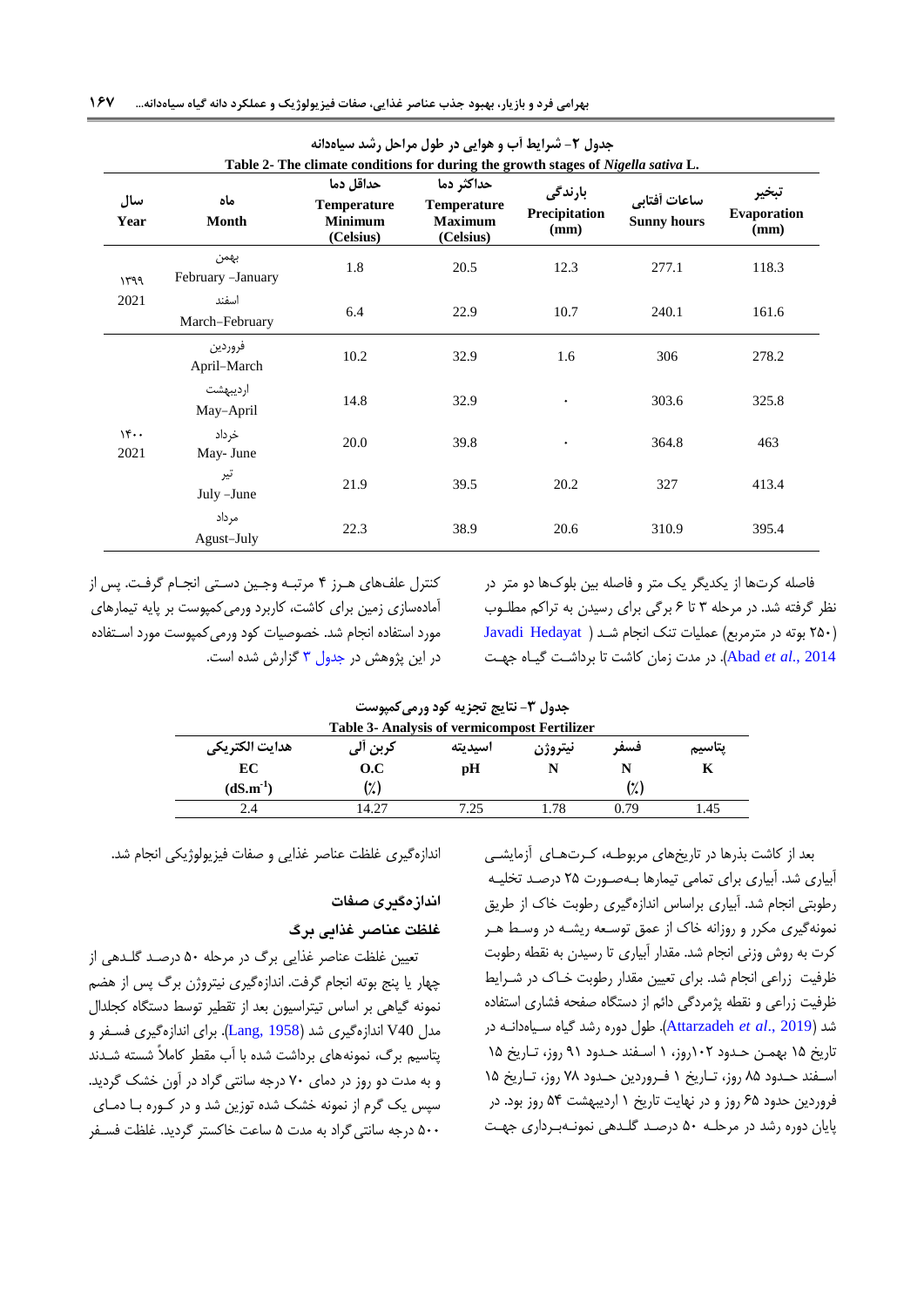با استفاده از رنگسنجی با میر مولیبعدات -وانعدات توسعط دسعتگاه اسپکتروفوتومتر مدل 2100 Vis در طول موج 246 نانومتر و پتاسعی، به روش نشر شعیله ای و توسعط دسعتگاه فلعی، فتعومتر معدل G620 اندازهگیری شد (Jones et al[., 1991](#page-14-9)).

# **صفات فیزیولوژیکی**

برای اندازهگیری صفات فیزیولوژیکی از بوتههای داخل مزرعـه از چهار یا پنج بوته در مرحله 16 درصد گلدهی نمونهبرداری شعد . بعرای سنجش میزان نشت یونی از روش سعایرام و همکعارا[ن](#page-14-10) ) *et* [Sairam](#page-14-10) [2009 .,](#page-14-10)*al* )استفاده شد. جهت اندازهگیری محتوای نسبی آب برگها، اول صبح و قبل از طلوع آفتاب از هر تیمار سه برگ کامـل، جــوان و شاداب انتخاب و توسط قیچی قطیاتی به یعک انعدازه در حعدود یعک سانتی متر از برگ جدا و وزن تر آنها با ترازو (دقت ۰/۰۰۰۱ گرم) اندازهگیری شد. برای تعیین وزن آمـاس یافتـهی بـرگ، بـرگـهـا در ظروف پتری سربسته و حاوی آب مقطر در محلـی تاریـک بـا دمـای ثابت 41 درجه سلسیوس به معدت 04 سعاعت قعرار گرفتنعد. سعپس رطوبت سطحی برگها با کاغذ واتمن شماره یک گرفتعه معی شع ود و وزن آماس محاسبه گردید. برای اندازهگیری وزن خشک، برگهعا بعه مدت ٢۴ سـاعت در آون در دمـای ٧٠ درجـه سلسـيوس قـرار داده و سپس وزن شدند. محتوای آب نسبی برگها با استفاده از زابطه (۱) محاسبه گردید )[1950 ,Weatherely](#page-15-2)).

066 × ((DW - TW (/) DW - FW = ((محتوای آب نسبی بعرگ  $\left(\begin{smallmatrix} \lambda \\ \end{smallmatrix}\right)$ 

که در آن FW وزن تازهی بافت بعرگ، DW وزن خشعک بافعت برگ، TW وزن آماس یافته بافت برگ است.

میزان کلروفیل b، a و کلروفیل کـل بـا اسـتفاده از روش آرنــون ([1949 ,Arnon](#page-13-8)) بــا نمونــهگیــری تصــادفی از بــرگـهــای بــالغ و عصارهگیری با استون اندازهگیری شد. جذب نور با استفاده از دسعتگاه اسپکتروفتومتر مـدل Vis 2100 سـاخت کشـور آمریکـا در طـول موجهای ۶۴۵ و ۶۶۳ نانومتر قرائت شد. در نهایت میـزان آن هـا بـا استفاده از روابط )4( تا )2( محاسبه شد )[1949 ,Arnon](#page-13-8)).

Chlorophyll  $a = (mgg^{-1}) = (12.7 \times OD.663)$  - (5) Chlorophyll  $a = (mgg^{-1})$ (2.69×OD.645)×V/1000×W Chlorophyll  $b = (mgg^{-1}) = (22.9 \times OD.645)$  - ( $\binom{m}{2}$  $b = (mgg^{-1}) =$ (4.68OD.663)×V/1000×W Total chlorophyll  $=$   $(mgg^{-1})$  = (8.02×OD.663) + (\*) (20.2×OD645)×V/1000×W که در آن V حج، نمونه، OD میزان جعذب، W وزن تعر نمونعه است.

در پایان دوره رشد (انتهای گلدهی و شروع رسیدگی) ارتفاع، تعداد شاخه جانبی و وزن خشک اندام هوایی اندازهگیری شد. برای محاسبه وزن خشک اندام هوایی در هر کـرت برداشـت از ردیـفـهـای وسـط

جهت حذف اثر حاشیهای با مساحتی معادل یک متـر مربـع صـورت گرفت و در نهایت وزن خشک اندام هوایی برحسب کیلوگرم در هکتار گزارش گردید. وزن خشک اندام هوایی بهطور جداگانه بهوسیله آون با دمای 16 درجه سانتیگراد بهمدت 14 ساعت خشک و سپس بهوسیله ترازوی دقیق (دقت ۰/۰۰۱ گرم) توزین شد.

#### **عملکرد و اجزای عملکرد دانه و شاخص برداشت**

در پایان پس از برداشت عملکرد و اجزای عملکرد (شـامل تعـداد فولیکول در بوته، تعداد دانه در فولیکول و وزن هزار دانه) اندازهگیری شد. جهت تییین تیداد فولیکول در بوته و تیداد دانه در فولیکعول، 06 بوته در خط وسط هر کرت بهطور تصادفی انتخاب و تیعداد فولیکعول در بوته و تیداد دانه در فولیکعول شعمارش گردیعد و سعپس میعانگین آنها گزارش شد. برای اندازهگیری عملکرد دانه، برداشت در هر کرت از ردیفهای وسط و در مساحتی میادل یک متر مربع صورت گرفت و در نهایت عملکرد دانه برحسب کیلـوگرم در هکتـار گـزارش گردیـد. شـاخص برداشـت محصـول بــا تقســيم عملکــرد دانــه بــر عملکــرد زیستتوده (وزن خشک اندام هوایی+ عملکرد دانه) بر حسب درصد بهدست آمد.

### **آنالیزآماری**

تجزیه واریانس داده ها برای صفات مختلف با استفاده از نرمافعزار آماری SAS نسخه 1/0 انجام گرفعت . مقایسعه میعانگین تیمارهعا بعا استفاده از آزمون چند دامنهای دانکعن در سعطح احتمعال پعنج درصعد صورت گرفت.

# **نتایج و بحث**

### محتوا*ی* عناصر نیتروژن، فسفر و پتاسیم برگ

تاریخ کاشت و کود ورمیکمپوست، محتـوای نیتـروژن و فسـفر برگ را تحت تاثیر قرار داد. همچنین محتوای عناصر نیتروژن و فسفر برگ تحت تأثیر برهمکنش تاریخ کاشعت و کعود ورمعی کمپوسعت در سطح احتمال 0 درصد قرار گرفعت، امعا اثعر تیمارهعای آزمایشعی بعر محتوای پتاسیم برگ معنیدار نبود (جدول ۴). نتایج مقایسه میـانگین برهمکنش تیمارها نشان داد که در تاریخ کاشت ۱۵ بهمن، بیشترین محتوای نیتروژن بـرگ در شـرایط ۱۰ تـن کـود ورمـی کمپوسـت بـا میانگین 4/06 درصد و کمترین مقدار این صفت در شاهد با میعانگین ۱/۲۹ درصد بهدست آمد (جدول ۵). همچنین در تـاریخ کاشـتهـای دیگر، محتوای نیتروژن برگ در تیمار 06 تن کود ورمعی کمپوسعت در هکتار نسبت به شاهد افزایش معنیداری نشان داد (جـدول ۵). نتـایج دیگر نشان میدهد که استفاده از کود ورمیکمپوسعت 1 و 06 تعن در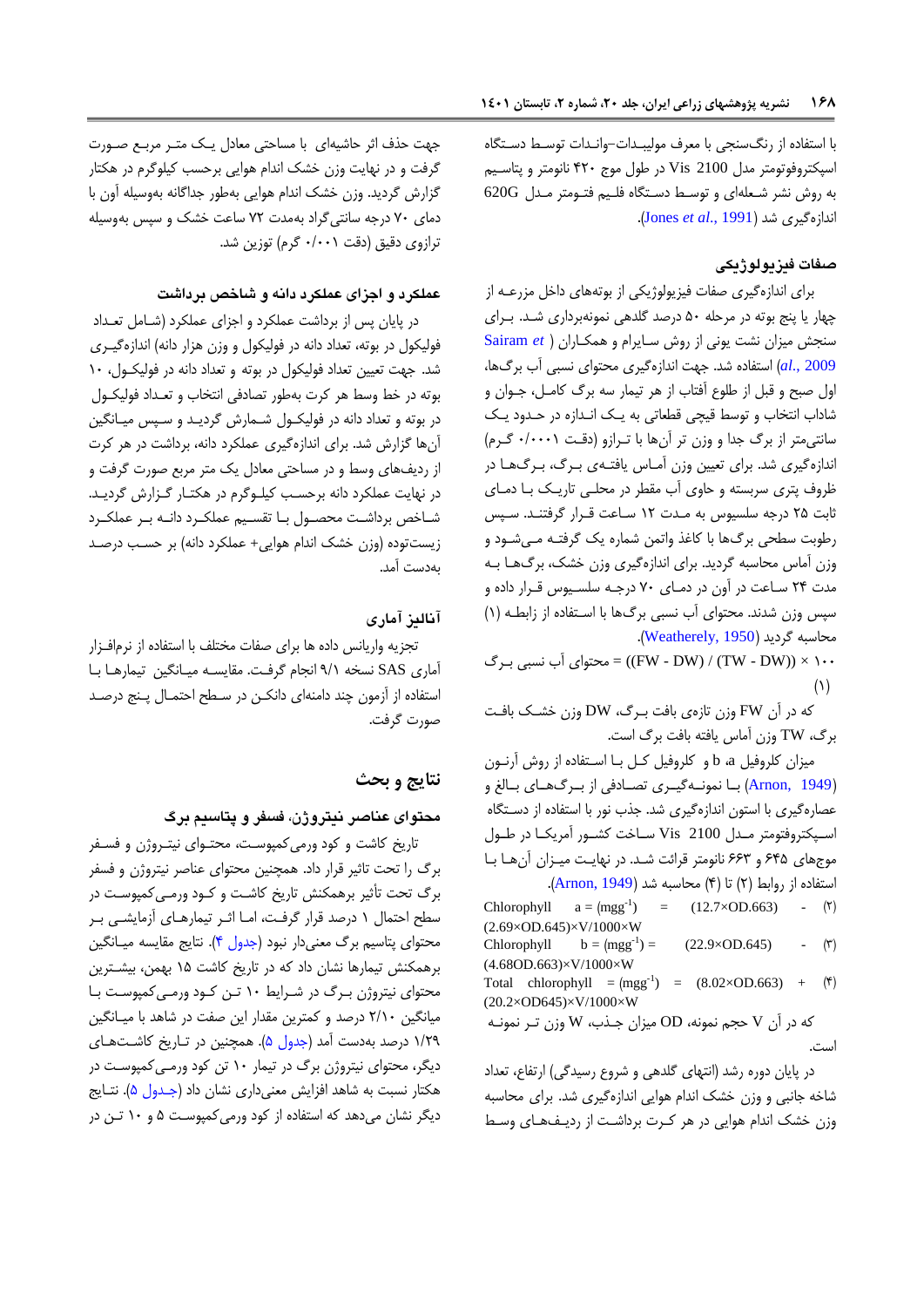هکتار سبب افزایش مینیدار نیتروژن در تاریخ کاشتهعای 0 اسعفند، 01 اسفند و 0 فروردین نسبت به تعاریخ کاشعت هعای 01 بهمعن، 01 فروردین و ۱ اردیبهشت شده است. به عبارت دیگر تسریع و یا تـأخیر در زمان کاشت سبب کاهش جذب نیتروژن در برگ سیاهدانـه شـده است، بهطوری که کمترین محتوای نیتروژن برگ در تاریخ کاشعت 0 اردیبهشت (۱/۱۴ درصد) و ۱۵ بهمن (۱/۲۹ درصد) در شـرایط بـدون استفاده از کود ورمی کمپوست (شاهد) بهدست آمد.

در تاریخهای مختلف کاشت، استفاده از کود ورمیکمپوست سبب افزایش محتوای فسفر برگ شد. بهطوری کـه در هـر تـاریخ کاشـت بیشترین محتوای فسفر برگ سیاهدانـه در تیمـار ١٠ تـن در هکتـار ورمیکمپوست بهدست آمد، که البته از این نظر تفاوت مینیداری بین سطوح ۵ و ۱۰ تن در هکتار ورمی کمپوست وجود نداشت (جـدول ۵). از سوی دیگر مشابه با صفت نیتروژن، باالترین جذب فسعفر بعرگ در استفاده از کود ورمی کمپوست ۵ و ۱۰ تـن در تـاریخ کاشـتهای ۱ اسـفند، ۱۵ اسـفند، ۱ فـروردین و ۱۵ فـروردین نسـبت بـه تـاریخ کاشتهای 01 بهمن و 0 اردیبهشت بهدست آمد [\)جدول 1\(](#page-8-0).

تأخیر در زمان کاشت احتماال با کاهش رشد ریشه و کاهش جذب عناصر غذایی سبب کمتر شدن جذب نیتـروژن و فسـفر شـده اسـت. کاهش محتوای عناصر برگ در تاریخ کاشت 0 اردیبهشت احتماالً بعه دلیل کمتر شدن طول دوره رشد رخ داده است. تاریخ کاشت مناسب، رشد گیاه را به دلیل بهبود جذب عناصـر غـذایی، افــزایش و کاشـت دیرهنگام به دلیل کاهش طول دوره رشد، سبب کاهش دسترسـی بـه منابع مـیشـود (Bagheri and Balouchi, 2013). یکـی از دلایـل حصول عملکرد کمتر در شرایط کاشت در زمان نامناسب کاهش جذب و انتقال عناصر غذایی از خاک به ریشه گزارش شده اسعت [\)](#page-14-11) [Subedi](#page-14-11) [2007 .,](#page-14-11)*al et*). از سوی دیگر کود ورمیکمپوست 06 تن در هکتار به نظر میرسد از طریق بهبـود سـاختمان خـاک سـبب افـزایش جـذب عناصر غذایی شده است. کودهای آلی از طریق افزایش ظرفیت تبادل کاتیونی سبب افزایش جذب عناصر توسط گیـاه و بـالا بـردن میـزان نیت روژن و فسـفر در گیـاه مـیشـود (Erdal and Ekinci, 2020). ورمیکمپوست حاوی عناصر غعذایی مناسعب بعوده و ایعن عناصعر را بهتدریج در طول فصل رشد در اختیار گیاه قـرار مـی دهـد ( Demir, [2019](#page-13-11)(. ورمیکمپوست فراهمی بیشتر عناصر غذایی از جمله نیتروژن را باعث شده و از هدرروی عناصر خاک جلوگیری می کند ( [Nigussie](#page-14-12) [2016 .,](#page-14-12)*al et*). محققان گزارش کردنعد کعه تعاخیر در کاشعت سعبب کــاهش جـــذب نیتـــروزن و فســـفر در گیـــاه دارویـــی بادرشـــبو ).L *moldavica Dracocephalum* )شعععد، از سعععوی دیگعععر ورمعی کمپوست تـا حـدودی سـبب بهبـود جـذب ایـن عناصـر شـد .([Vatandoost and Madandoust, 2021](#page-15-0))

# **نشت یونی و محتوای نسبی آب برگ**

تاریخ کاشت و کود ورمیکمپوست، نشت یونی و محتوای نسعبی آب برگ سیاهدانه را بهطور مینیداری تحت تاثیر قعرار داد، همچنعین محتوای نسبی آب برگ تحت تأثیر برهمکنش تعاریخ کاشعت و کعود ورمیکمپوست قرار گرفت (جـدول ۴). میـزان نشـت یـونی در تـاریخ کاشتهای 01 بهمن و 0 اردیبهشت بهطور مینیداری بیشتر از سعایر تاریخهای کاشت مورد مطالعه بود (جدول ۶). همچنـین نشـت یــونی برگ با افزایش استفاده از کود ورمیکمپوست روند کاهشی نشان داد، بهطوری که کمترین میزان نشت یونی در تیمار 06 تن ورمیکمپوست مشاهده شد، که از این نظر با تیمار ۵ تن در هکتـار ورمـی۵کمپوسـت اختلاف معنیداری نداشت (جدول ٧).

در تاریخهای مختلف کاشت، استفاده از کود ورمیکمپوست سبب افزایش محتوای نسبی آب برگ شد، بهطوری که بیشـترین محتـوای نسبی آب برگ در تیمار 06 تن در هکتار ورمیکمپوست و پعس از آن در ورمی کمپوست ۵ تن در هکتار مشاهده شد (جدول ۵). در هر حـال باالترین محتوای نسبی آب برگ در استفاده از کود ورمیکمپوسعت 1 و 06 تن در تاریخ کاشتهای 0 اسفند، 01 اسعفند، 0 فعروردین و 01 فروردین نسبت به تاریخ کاشتهای 01 بهمن و 0 اردیبهشت بهدست آمد (جدول ۵).

افزایش نشت یونی در تاریخ کاشت زودهنگـام، احتمـالا بـا تـأثیر تنش سرما روی گیاهچهها مرتبط بوده اسعت. همچنعین در تعأخیر در کاشت احتمالا به دلیل همزمان شدن مراحل انتهـایی رشـد بـا تـنش دمایی آخر فصل و یا کوتاه شدن طول دوره رشد نیـز مؤیـد ایـن امـر میباشد. از سوی دیگر تاریخ کاشت در زمان مناسب (۱ اسـفند و ۱۵ اسفند) به دلیل این که طول دوره رشد در شرایط مساعد محیطی بــوده به اندازه کافی گیاه رطوبت را از خاک جذب کعرده و محتعوای نسعبی آب برگ باالتری برخوردار میباشد. محققان گزارش کردند که اثعرات زیـان بار زمـان نامناسـب کاشـت از طریـق تـأثیر بـر شـاخصهـای فیزیولوژیکی مثل کارایی جذب آب و تشعشع بوده است ( [Mubvuma](#page-14-13) et al., 2021). تأخیر در زمان کاشت به دلیل افـزایش تـنش گرمـا و خشکی سبب کاهش رشد ریشه شده و در نتیجه سبب جذب کع، آب از خاک در گندم میشود )2019 .,*al et* [Kamaei](#page-14-0)). محققان افعزایش جـذب آب توســط ریشــه و انتقــال بــه بــرگ6ــا را در اثــر مصــرف ورمی کمپوست در گندم گزارش کردند (Erdal and Ekinci, 2020). ورمیکمپوست عیوه بر کمک به گسترش ریشعه، قابلیعت نگهعداری آب در خاک را افزایش داده که منجر به بهبود جذب آب توسط ریشعه میشود. در نتیجه کمتر بودن محتوای نسبی آب برگ در تیمار شاهد، احتمالا به دلیل کاهش ظرفی[ت](#page-13-11) جذب آب در خاک است ( [,Demir](#page-13-11) [2019](#page-13-11)). محققان گزارش کردند کـه تـاخیر در کاشت سـبب کـاهش محتوای نسبی آب برگ گیـاه دارویـی بادرشـبو شـد، از سـوی دیگـر ورمیکمپوست نقش شایانی در بهبود محتوای نسـبی آب بـرگ ایـن .)[Vatandoost and Madandoust, 2021](#page-15-0)( داشت گیاه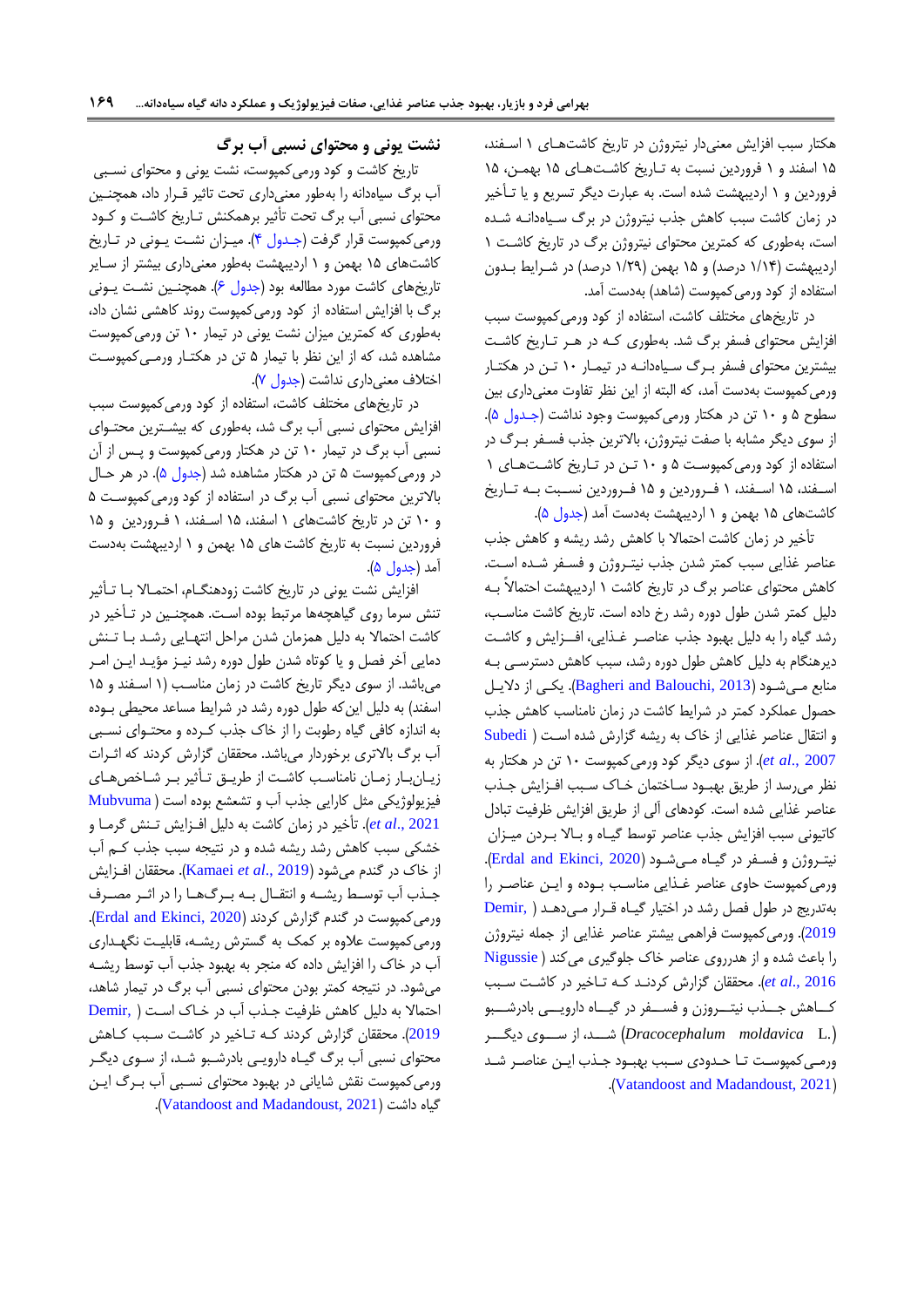<span id="page-7-0"></span>جدول کا بناچین (میانگین مربعات) برای صفات عناصر غذایی و فیزیولوژیکی سیاهانه تحت تأثیر تاریخهای مختلف و سطوح مختلف ورمی کمپوست<br>Table 4- Analysis of variance (mean square) for studied traits elements and physiological of *N* 

|                                                            |                                                |                                 |                                | vermicompost                                                             |                                |                             |                            |                            |                                    |
|------------------------------------------------------------|------------------------------------------------|---------------------------------|--------------------------------|--------------------------------------------------------------------------|--------------------------------|-----------------------------|----------------------------|----------------------------|------------------------------------|
| منابع تغيير<br>S.0.                                        | آزادى<br>درجه<br>$\mathbf{d} \cdot \mathbf{f}$ | نیتروژن برگ<br>Nitrogen<br>Leaf | Phosphorous<br>فسفربرگ<br>Leaf | <b>Leaf Potassium</b><br>پتاسیم برگ                                      | <b>Ion</b> leakage<br>نشت یونی | محتواي نسبى اب<br>RWC<br>ぶり | Chlorophyll a<br>کلروفیل a | Chlorophyll b<br>کلروفیل b | chlorophyll<br>كلروفيل كل<br>Total |
| Replication<br>تكرار                                       |                                                | $0.02$ <sup>ns</sup>            | $0.0004$ $^{\rm ns}$           | $0.160***$                                                               | 48.70 ns                       | $1.04***$                   | $0.013$ <sup>ms</sup>      | $0.017$ <sup>ns</sup>      | $0.053$ <sup>ns</sup>              |
| Planting date<br>تاريخ كاشت                                |                                                | $0.51$ **                       | $0.001***$                     | $0.014$ ns                                                               | 350.90**                       | $43.26$ <sup>*</sup>        | $0.402***$                 | $0.023***$                 | $0.591***$                         |
| ورمی کمپوست<br>Vermicompost                                |                                                | $4.10$ **                       | $0.009$ **                     | $0.003$ $^{\rm ns}$                                                      | 58.87*                         | 256.99**                    | $1.120***$                 | $0.456***$                 | $3.01***$                          |
| تاریخ کاشت × ورمی کمپوست<br>Planting date×<br>Vermicompost |                                                | $1.31***$                       | $0.003$ **                     | $0.002$ <sup>ms</sup>                                                    | $7.26$ ns                      | $5.67$ <sup>*</sup>         | 0.026 <sup>ns</sup>        | $0.002$ <sup>ns</sup>      | $0.039$ <sup>ns</sup>              |
| Error<br>ځتا                                               | 22                                             | 0.32                            | 0.0001                         | 0.010                                                                    | 14.56                          | 2.55                        | 0.057                      | 0.002                      | 0.011                              |
| ضريب تغييرات<br>$C.V(\lambda)$                             |                                                | 9.6                             | 11.6                           | 8.4                                                                      | 9.8                            | 12.4                        | 10.3                       | 14.7                       | 12.5                               |
|                                                            |                                                |                                 |                                | * * * و ans بهترتیب معنی دار در سطح احتمال پنج و یک درصد و عدم معنی دار. |                                |                             |                            |                            |                                    |
|                                                            |                                                |                                 |                                |                                                                          |                                |                             |                            |                            |                                    |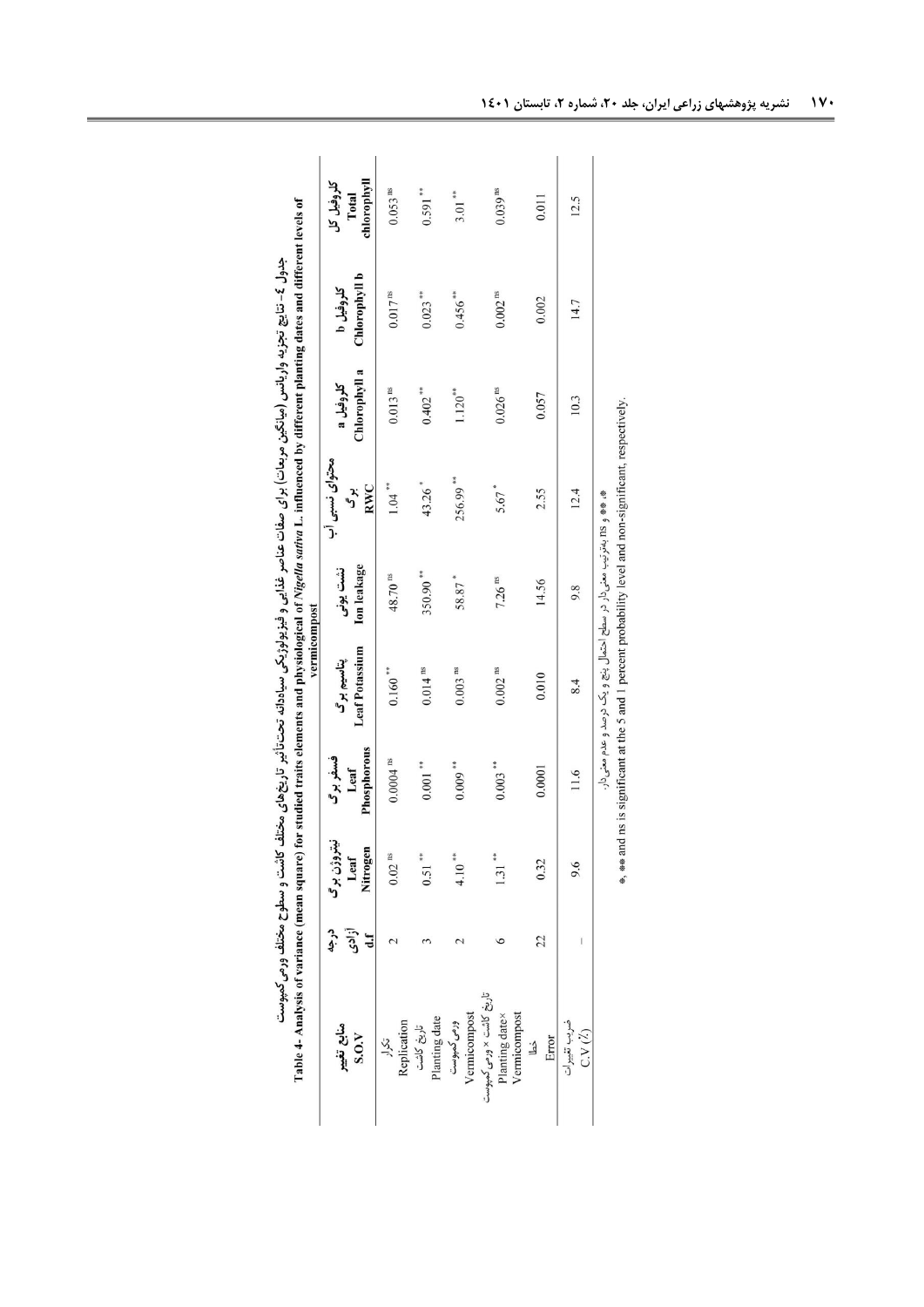#### **جدول -5 مقایسه میانگین برهمکنش تاریخ کاشت و کود ورمیکمپوست بر نیتروژن و فسفر برگ و محتوای نسبی آب برگ سیاه دانه**

|                      |                                 |                         | phosphorus and relative water content of Nigella sativa L. |                    |
|----------------------|---------------------------------|-------------------------|------------------------------------------------------------|--------------------|
| تاريخ كاشت           | <b>ورمی کمپوست</b>              | نيتروژن برگ             | فسفر برگ                                                   | محتوای نسبی أب برگ |
| <b>Planting date</b> | Vermicompost<br>$(ton.ha^{-1})$ | Leaf nitrogen<br>$(\%)$ | Leaf phosphorous<br>$\frac{9}{6}$                          | <b>RWC</b><br>(%)  |
|                      | 0                               | $1.29$ ef               | $0.182$ gh                                                 | 59.53 ij           |
| ۱۵ بهمن              | 5                               | 1.63 cd                 | $0.209$ ef                                                 | 63.63 fgh          |
| 3 February           | 10                              | 2.10 <sub>b</sub>       | $0.221$ de                                                 | 63.66 fgh          |
| ۱ اسفند              | $\boldsymbol{0}$                | $1.53$ de               | $0.199$ gf                                                 | $62.30$ ghi        |
|                      | 5                               | 2.14 <sub>b</sub>       | $0.238$ bcd                                                | 67.80 a-d          |
| 19 February          | 10                              | 2.58a                   | $0.246$ ab                                                 | 70.13 ab           |
| ۱۵ اسفند             | $\boldsymbol{0}$                | $1.46$ def              | $0.205$ ef                                                 | 64.66 efg          |
|                      | 5                               | 2.13 <sub>b</sub>       | $0.240$ abc                                                | 66.86 cde          |
| 5 March              | 10                              | 2.58a                   | 0.258a                                                     | 70.73 a            |
|                      | $\boldsymbol{0}$                | $1.31$ def              | $0.205$ ef                                                 | 61.33 hij          |
| ۱ فروردین            | 5                               | 2.10 <sub>b</sub>       | $0.233$ bcd                                                | 66.46 def          |
| 21 March             | 10                              | 2.51a                   | $0.245$ ab                                                 | 70.56 a            |
|                      | $\boldsymbol{0}$                | $1.37$ def              | $0.199$ gf                                                 | 59.70 ij           |
| ۱۵ فروردین           | 5                               | 1.88 <sub>bc</sub>      | $0.223$ cde                                                | 67.46 a-d          |
| 4 April              | 10                              | 2.19 <sub>b</sub>       | $0.240$ abc                                                | 69.73 abc          |
|                      | $\boldsymbol{0}$                | 1.14f                   | 0.173h                                                     | 58.96 j            |
| ۱ اردیبهشت           | 5                               | 1.45 def                | $0.205$ ef                                                 | $62.00$ ghi        |
| 21 April             | 10                              | 1.85 bc                 | $0.220$ de                                                 | 66.60 de           |

<span id="page-8-0"></span>**Table 5- Mean comparison of interactions of planting dates and vermicompost for leaf nitrogen, leaf** 

میانگینهایی دارای حروف مشترک در هر ستون اختلاف معنیداری با یکدیگر بر اساس آزمون دانکن در سطح احتمال پنج درصد ندارند. Means followed by the same letters in each column are not significantly different by Duncan test at 5% probability level.

|                                       |                                       |                                                           |                                                           | Table 6. Mean comparison of planting dates for studied traits of Nigella sativa L. |                                 |                                                 |                                                      |
|---------------------------------------|---------------------------------------|-----------------------------------------------------------|-----------------------------------------------------------|------------------------------------------------------------------------------------|---------------------------------|-------------------------------------------------|------------------------------------------------------|
| تاريخ كاشت<br><b>Planting</b><br>date | نشت یونی<br><b>Ion leakage</b><br>(%) | كلروفيل a<br><b>Chlorophyll</b><br>а<br>$(mg g^{-1} F W)$ | كلروفيل b<br><b>Chlorophyll</b><br>h<br>$(mg g^{-1} F W)$ | كلروفيل كل<br><b>Total</b><br>chlorophyll<br>$(mg g^{-1} F W)$                     | شاخه جانبي<br>Lateral<br>branch | فوليکول در بوته<br><b>Follicle per</b><br>plant | تعداد دانه در<br>فوليكول<br><b>Seed per Follicle</b> |
| ۱۵ بهمن<br>3 February                 | 45.60a                                | 2.20 <sub>b</sub>                                         | 1.26 <sub>bc</sub>                                        | 3.46 <sub>b</sub>                                                                  | 11.77 b                         | 10.44 b                                         | 42.44c                                               |
| ۱ اسفند<br>19<br>February             | 37.02 b                               | $2.31$ ab                                                 | 1.35a                                                     | 3.66 ab                                                                            | 13.0ab                          | 12.11a                                          | 47.22 ab                                             |
| ۱۵ اسفند<br>5 March                   | 34.80 b                               | 2.53a                                                     | 1.33a                                                     | 3.86a                                                                              | 13.55a                          | 12.44a                                          | 49.22 a                                              |
| ۱ فروردین<br>21 March                 | 34.16 b                               | $2.41$ ab                                                 | 1.32a                                                     | 3.73a                                                                              | $12.88$ ab                      | 12.11a                                          | 49.11 a                                              |
| ۱۵ فروردین<br>4 April                 | 33.88 b                               | 2.45a                                                     | 1.30ab                                                    | 3.75a                                                                              | $12.33$ ab                      | 11.77 a                                         | 45.0 <sub>bc</sub>                                   |
| ۱ اردیبهشت<br>21 April                | 47.96 a                               | 1.94c                                                     | 1.21c                                                     | 3.15c                                                                              | 9.00c                           | 10.44 b                                         | 36.55 d                                              |

# <span id="page-8-1"></span>**جدول -6 مقایسه میانگین تاریخ کاشت بر صفات مورد بررسی سیاه دانه**

میانگینهای دارای حروف مشترک در هر ستون اختلاف معنیداری با یکدیگر بر اساس آزمون دانکن در سطح احتمال پنج درصد ندارند.

Means followed by the same letters in each column are not significantly different by Duncan test at 5% probability level.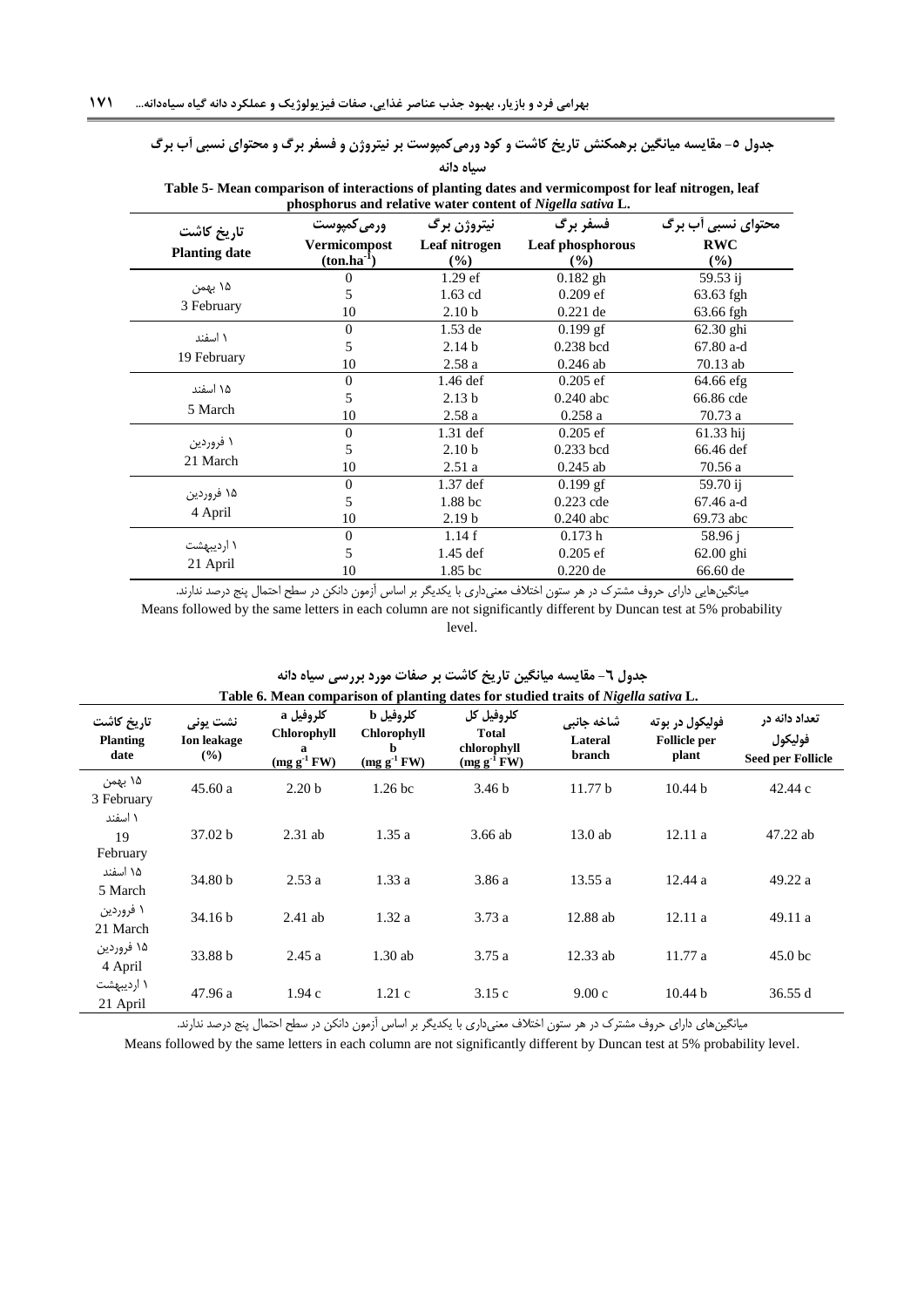|                                              |                                   |                                                    |                                               | جدول 7- مقایسه میانگین ورمی کمپوست بر صفات مورد بررسی سیاه دانه<br>Table 7- Mean comparison of vermicompost for studied traits of <i>Nigella sativa</i> L. |                                 |                                          |                                                  |
|----------------------------------------------|-----------------------------------|----------------------------------------------------|-----------------------------------------------|------------------------------------------------------------------------------------------------------------------------------------------------------------|---------------------------------|------------------------------------------|--------------------------------------------------|
| ورمی کمیوست<br>Vermicompost<br>$(t.ha^{-1})$ | نشت یونی<br>Ion leakage<br>$(\%)$ | کلروفیل a<br>Chlorophyll<br>a<br>$(mg g^{-1} F W)$ | کلروفیل b<br>Chlorophyll<br>$(mg g^{-1} F W)$ | كلروفيل كل<br>Total<br>Chlorophyll<br>$(mg g^{-1} FW)$                                                                                                     | شاخه جانبی<br>Lateral<br>branch | فوليکول در بوته<br>Follicle per<br>plant | تعداد دانه در<br>فوليكول<br>Seed per<br>Follicle |
|                                              | 40.73a                            | 2.06c                                              | 1.13c                                         | 3.19c                                                                                                                                                      | 9.16c                           | 9.94 <sub>b</sub>                        | 37.83 c                                          |
|                                              | 38.87 ab                          | 2.31 <sub>b</sub>                                  | 1.30 <sub>b</sub>                             | 3.62 b                                                                                                                                                     | 12.88 <sub>b</sub>              | 12.00a                                   | 46.11 b                                          |
| 10                                           | 37.11 b                           | 2.55a                                              | 1.45a                                         | 4.01a                                                                                                                                                      | 14.22 a                         | 12.72a                                   | 50.83 a                                          |

میانگینهای دارای حروف مشترک در هر ستون اختلاف معنیداری با یکدیگر بر اساس آزمون دانکن در سطح احتمال پنج درصد ندارند.

Means followed by the same letters in each column are not significantly different by Duncan test at 5% probability level.

### <span id="page-9-0"></span>**مقدار رنگدانههای فتوسنتزی**

تاریخ کاشت و کود ورمی کمپوست، بر کلروفیل a، b و کل برگ مینیدار بود، اما این صفات تحت تأثیر برهمکنش تاریخ کاشت و کود ورمی کمپوست قرار نگرفت (جدول ۴). در تاریخ کاشت ۱ اسفند، محتوای کلروفیل d، b و کل برگ با تاریخ ۱۵ اسـفند، ۱ فـروردین و ۱۵ فروردین اختلاف معنیداری نشان نداد (جدول ۶). از سوی دیگـر تاریخ کاشت 01 بهمن و 0 اردیبهشت سبب کاهش مینیدار کلروفی b، a و کل برگ سیاهدانه گردید. محتوای کلروفیل b، a و کل برگ با افزایش استفاده از کود ورمی کمپوست روند افزایشعی نشان داد، بهطوری که بیشترین میزان محتـوای کلروفیـل b، a و کـل بـرگ در تیمار 06 تن ورمیکمپوست مشاهده شد، ضمن اینکه ورمیکمپوست ۵ تن در هکتار نیز محتوای کلروفیل را نسبت بـه شـاهد افـزایش داد (جدول ٧). همچنین کمترین محتوای کلروفیـل a، b و کـل در تیمـار شاهد بهدست آمد (جدول ٧).

به نظر میرسد گیاه سیاهدانه در تاریخ کاشت 01 بهمن بعه علعت مصادف شدن بخشی از دوره رشد با تـنش سـرمای ابتـدای فصـل و تاریخ کاشت ۱ اردیبهشت احتمالا به دلیل همزمان شدن مراحل انتهایی رشد با تنش دمایی آخر فصل و یا کوتاه شدن طول دوره رشد سبب کاهش میزان رنگدانههای فتوسنتزی شده است. تغییر در تعاریخ کاشت به علت تغییر طول روز، دما و رطوبت نسبی تأثیر بهسعزایی در رشد و نمو طی فصل رشد دارد (Khichar and Niwas, 2006). اث تاریخ کاشت روی میزان رنگدانههای فتوسنتزی به واکعنش گیعاه بعه فتوپریود و دمعا وابسعته اسعت ) [2020 .,](#page-13-12)*al et* Atif). از سعوی دی گعر مصرف کود ورمی کمپوست احتمالا به دلیل بهبود جذب عناصر غذایی از جمله نیتروژن سبب سنتز بیشتر رنگدانههای فتوسنتزی شده اسعت )2018 .,*al et* [Hosseinzadeh](#page-13-13)). بنابراین با توجه بعه نقعش کلیعدی عناصری مانند نیتروژن در ساختمان کلروفیل، به نظر می رسـد تـأمین این عنصر دلیل اصلی افزایش کلروفیل برگ در ایـن پـژوهش باشـد. بهطور کلبی میـزان تجمـع کلروفیـل در بافـتھـای سـبز گیـاهی از مهم ترین صفتهای فیزیولوژیکی است که رابطۀ مستقیمی بـا میـزان

فتوسـنتز و ماده خشـک گیـاهی دارد و میـزان آن در شـرایط تـنش .)[Baghbani-](#page-13-14) Arani *et al*., 2017( مییابد کاهش بهشدت

#### ارتفاع بوته و تعداد شاخه جانبی

ارتفاع بوته و تیداد شاخه جانبی سیاهدانه تحت تأثیر تاریخ کاشت و کود ورمیکمپوست در سطح احتمال 0 درصد قرار گرفت، همچنعین ارتفاع بوته تحت تأثیر برهمکنش تاریخ کاشت و کود ورمیکمپوسعت قرار گرفت (جدول ۸). در تاریخ کاشت ۱ اسفند، بیشترین ارتفاع بوتـه در شرایط ۱۰ تن کود ورمیکمپوست با میـانگین ۳۵/۶ سـانتی متـر و کمترین مقدار این صفت در شاهد با میانگین 42/9 سانتیمتر بهدست آمـد (جـدول ۹). در تــاریخ کاشــت ۱ فــروردین، ۱۵ فــروردین و ۱ اردیبهشت ارتفاع بوته در کود ورمیکمپوست 1 تن در هکتار نسبت به شاهد اختلاف معنیداری نشان نداد (جدول ۹). در هر حـال تــاخیر در کاشت در تاریخ 0 اردیبهشت سبب کاهش مینیدار ارتفاع بوته نسبت به سایر تاریخهای کاشت شد.

بیشترین تعداد شاخه جانبی در تاریخ کاشت ١۵ اسـفند مشاهده شد، که البته از این نظر تفاوت مینیداری بین تاریخ کاشت 01 اسفند و تاریخهای کاشت 0 اسفند، 0 فروردین و 01 فروردین وجود نداشت. از سوی دیگر تاریخ کاشت 0 اردیبهشت سبب کاهش مینعی دار تیعداد شاخه جانبی نسبت به تاریخهای مختلف کاشت شد (جدول ۶). از سوی دیگر بیشترین تیداد شاخه جانبی سیاهدانه بهترتیب بعه میعزان 04 و 02 عدد در تیمعار 1 و 06 تعن در هکتعار کعود ورمعی کمپوسعت بهدست آمد (جدول Y).

کاشت گیاه در زمان مناسب سبب میشود که مجموعـه عوامـل محیطی مناسب برای سبز شدن، استقرار و بقای گیـاه فـراهم شـود و گیاه در دوره رشد خـود بـا شــرایط مطلـوب محیطـی روبـهرو گـردد )2010 .,*al et* [Ghorbani](#page-13-15)). بنابراین دوره رشد طوالنیتر در شعرایط مساعد محیطی و یا اختلاف در صفات فیزیولوژیکی مثل نشت یونی و محتوای نسبی آب برگ و مقدار رنگدانـههـای فتوسـنتزی، از دلایـل احتمالی برای میزان بالاتر شاخصهای رشدی بود.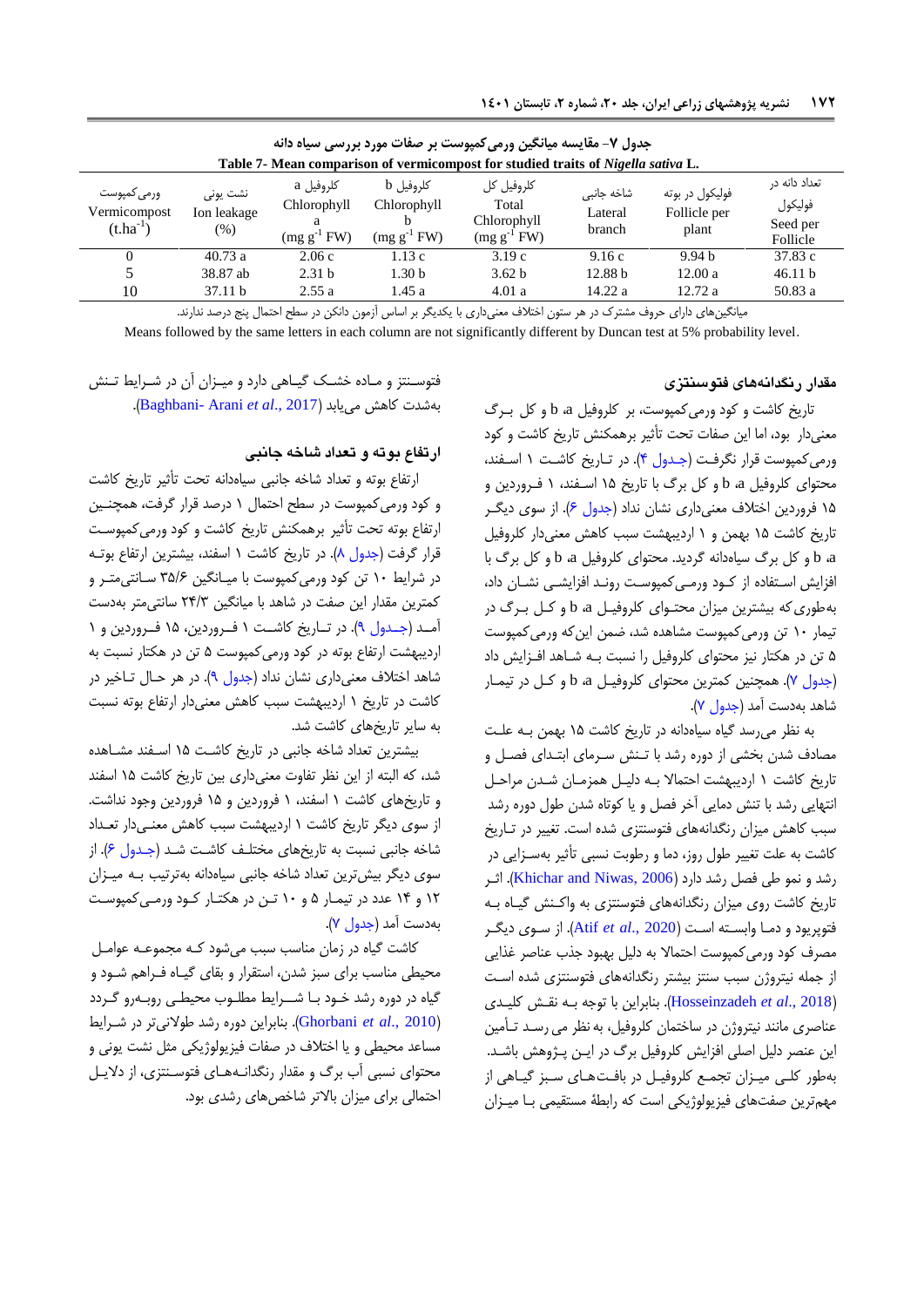<span id="page-10-0"></span>

|                                                             |                      |                             |                                 | vermicompost<br>وزن خشك اندام                                          |                           |                              |                                                 | تعداد دانه در                          |                                          |
|-------------------------------------------------------------|----------------------|-----------------------------|---------------------------------|------------------------------------------------------------------------|---------------------------|------------------------------|-------------------------------------------------|----------------------------------------|------------------------------------------|
| منابع تغيير<br>S.0. V                                       | آزادی<br>کله<br>درجه | Plant height<br>ارتفاع بوته | شاخه جانبي<br>Lateral<br>branch | Shoot dry<br>weight<br>هوايى                                           | عملكرد دانه<br>Seed yield | شاخص برداشت<br>Harvest index | فوليکول در بوته<br><b>Follicle</b> per<br>plant | Seed number<br>per Follicle<br>فوليكول | Seed thousand<br>وزن هزار دانه<br>weight |
| Replications<br>تكرار                                       |                      | $4.7$ <sup>ns</sup>         | $0.35$ <sup>ms</sup>            | 449 ns                                                                 | $351$ ns                  | $1.77$ $^{\rm ns}$           | $0.22$ <sup>ns</sup>                            | 12.9 <sup>ns</sup>                     | $0.027***$                               |
| Planting dates<br>تاريخ كاشت                                |                      | $191.1$ **                  | $23.97***$                      | 25032**                                                                | 16211                     | $50.5***$                    | $7.06***$                                       | $211.4$ **                             | $0.096***$                               |
| Vermicompost<br>ورمى كمپوست                                 |                      | $347.3***$                  | $123.57$ **                     | 33732**                                                                | 22979**                   | $46.5***$                    | $37.3$ **                                       | 779.4**                                | $0.291***$                               |
| تاریخ کاشت × ورمی کمپوست<br>Planting dates×<br>Vermicompost |                      | 71.6                        | $0.95$ <sup>ms</sup>            | 14199*                                                                 | $1293$ <sup>*</sup>       | $10.23$ <sup>*</sup>         | $0.25$ <sup>ms</sup>                            | $4.8$ <sup>ns</sup>                    | $0.034***$                               |
| Error<br>ئ                                                  | 22                   | 4.7                         | 1.44                            | 1219                                                                   | 411                       | 1.71                         | 0.47                                            | 9.7                                    | 0.003                                    |
| ضريب تغييرات<br>$C.V(\lambda)$                              |                      | 7.5                         | 9.9                             | 12.4                                                                   | 14.0                      | 9.4                          | 5.9                                             | 13.3                                   | $\Xi$                                    |
|                                                             |                      |                             |                                 | * * * 118 بەترتىب معنى دار در سطح احتمال پنج و يک درصد و عدم معنى دار. |                           |                              |                                                 |                                        |                                          |
|                                                             |                      |                             |                                 |                                                                        |                           |                              |                                                 |                                        |                                          |

|                  | nce                             |
|------------------|---------------------------------|
|                  |                                 |
| متلك ورمى تمپوست | The art<br>$\ddot{\phantom{0}}$ |
|                  |                                 |
|                  | $\blacksquare$<br>j             |
|                  | able 8                          |
|                  |                                 |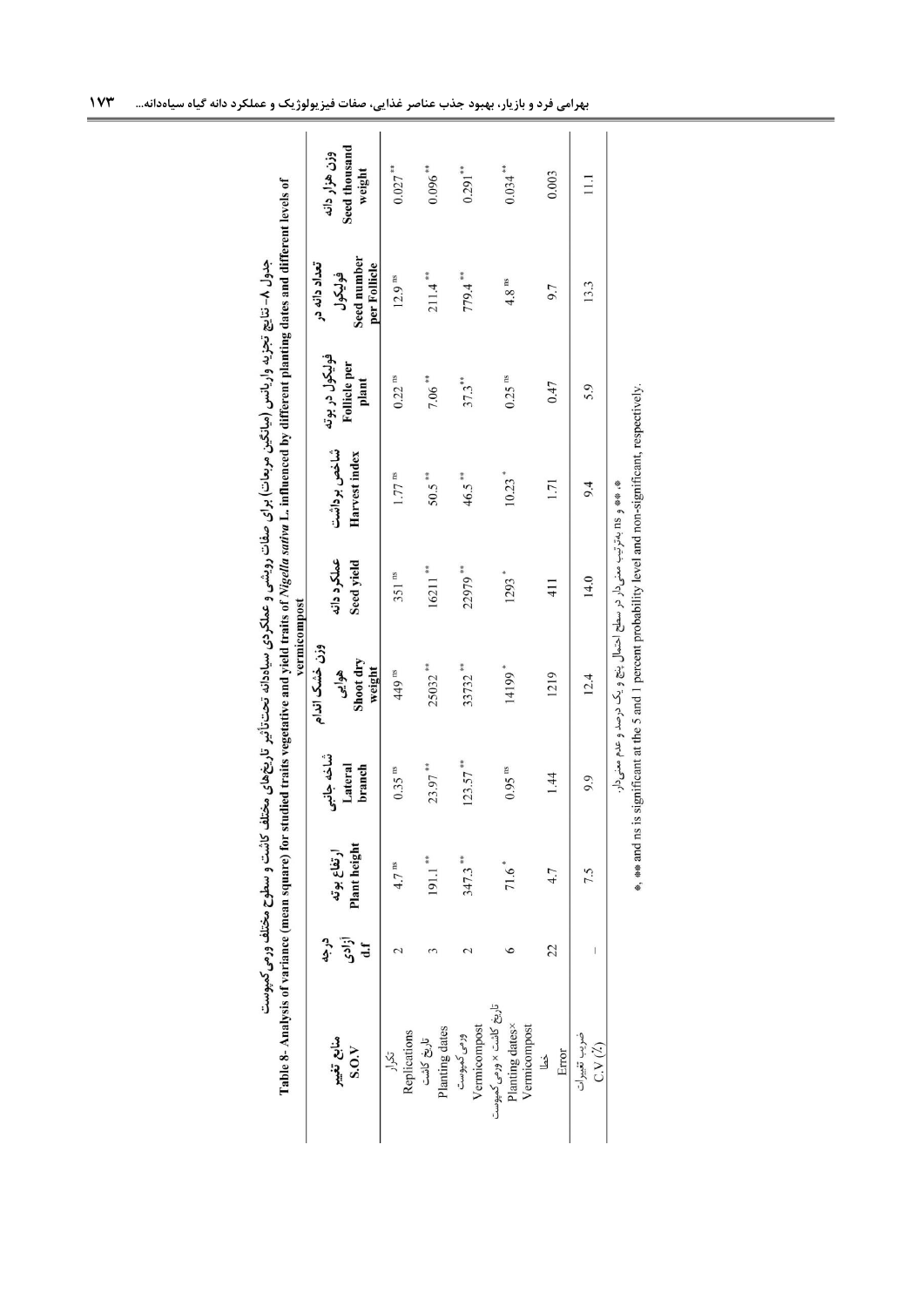**جدول -9 مقایسه میانگین برهمکنش تاریخ کاشت و کود ورمیکمپوست بر ارتفاع بوته، وزن خشک اندام هوایی، عملکرد دانه، شاخص برداشت و وزن هزار دانه سیاهدانه**

**Table 9- Mean comparison interactions of planting dates and vermicompost for plant height, shoot dry weight, seed yield, harvest index and seed thousand weight of** *Nigella sativa* **L.** 

| تاريخ كاشت<br><b>Planting date</b> | <b>ورمی کمپوست</b><br>Vermicompost<br>$(ton.ha^{-1})$ | ارتفاع بوته<br><b>Plant height</b><br>(cm) | وزن خشک اندام هوایی<br>Shoot dry weight<br>$(kg.ha^{-1})$ | عملكرد دانه<br>Seed yield<br>$(kg.ha^{-1})$ | شاخص برداشت<br><b>Harvest index</b> | وزن هزار دانه<br>Seed thousand weight<br>$\left( \mathbf{g} \right)$ |
|------------------------------------|-------------------------------------------------------|--------------------------------------------|-----------------------------------------------------------|---------------------------------------------|-------------------------------------|----------------------------------------------------------------------|
|                                    | 0                                                     | $24.3$ gh                                  | $1403$ c-f                                                | 380 gh                                      | 27.13 g                             | 1.70h                                                                |
| ۱۵ بهمن                            | 5                                                     | $27.6$ fgh                                 | 1465 abc                                                  | $416 d-g$                                   | $28.38$ efg                         | $1.86$ efg                                                           |
| 3 February                         | 10                                                    | 35.6 abc                                   | 1489 a                                                    | $423$ def                                   | 28.43 efg                           | $1.86$ efg                                                           |
| ۱ اسفند                            | $\Omega$                                              | $26.3$ fgh                                 | $1410 b-f$                                                | 446 cd                                      | 31.63 bcd                           | $1.80$ gh                                                            |
|                                    | 5                                                     | 32.6 cde                                   | 1472 ab                                                   | 495 ab                                      | 33.61 abc                           | $2.0$ bcd                                                            |
| 19 February                        | 10                                                    | 36.6 ab                                    | 1492 a                                                    | 505 ab                                      | 33.85 ab                            | $2.06$ abc                                                           |
| ۱۵ اسفند                           | $\Omega$                                              | 28.6f                                      | 1439 a-d                                                  | $436$ cde                                   | 30.35 de                            | 1.86 efg                                                             |
|                                    | 5                                                     | 33.0 bcd                                   | 1460 abc                                                  | 504 ab                                      | 34.52 a                             | 1.96 cde                                                             |
| 5 March                            | 10                                                    | 37.6 a                                     | 1485 a                                                    | 514 a                                       | 34.63a                              | 2.13a                                                                |
|                                    | $\Omega$                                              | $26.0$ fgh                                 | $1371$ efg                                                | $429$ def                                   | 31.34 cd                            | $1.83$ fg                                                            |
| ۱ فروردین                          | 5                                                     | $30.0$ def                                 | 1427 a-e                                                  | 495 ab                                      | 34.69 a                             | $2.0$ bcd                                                            |
| 21 March                           | 10                                                    | 37.0a                                      | 1480 a                                                    | 511 a                                       | 34.54 a                             | $2.10$ ab                                                            |
|                                    | $\Omega$                                              | 24.0 gh                                    | $1354$ fg                                                 | $406$ efg                                   | 30.01 def                           | 1.70h                                                                |
| ۱۵ فروردین                         | 5                                                     | $28.0$ fg                                  | 1405 c-f                                                  | 468 bc                                      | 33.33 abc                           | $1.83$ fg                                                            |
| 4 April                            | 10                                                    | 29.0ef                                     | 1427 a-e                                                  | 482 ab                                      | 33.81 ab                            | $1.93$ def                                                           |
|                                    | $\Omega$                                              | 17.6 i                                     | 1261h                                                     | 348 h                                       | $27.60$ fg                          | 1.56i                                                                |
| ۱ اردیبهشت                         | 5                                                     | 20.0 i                                     | 1335 g                                                    | 396 fg                                      | 29.65 def                           | $1.80$ gh                                                            |
| 21 April                           | 10                                                    | 23.6 <sub>h</sub>                          | 1378 d-g                                                  | $414 d-g$                                   | 30.07 de                            | 1.86 efg                                                             |

میانگینهایی دارای حروف مشترک در هر ستون اختلاف معنیداری با آزمون دانکن در سطح احتمال پنج درصد ندارند.

Means followed by the same letters in each column are not significantly different by Duncan test at 5% probability level.

<span id="page-11-0"></span>در آزمایشی علت کاهش رشد گیاه با تأخیر در کاشعت را کعاهش دوره رشعد رویشعی دانسعته ا[نع](#page-14-15)د ) [Ahmadi and Seghatoleslami](#page-14-15) [2010 ,Bonakdar](#page-14-15)). از سوی دیگر کود ورمیکمپوست حاوی عناصر غذایی قابل استفاده فراوانی بوده که بهتدریج آزاد شده و در اختیار گیاه قرار گرفته، بنابراین سبب افزایش رشد و تیداد شاخه جانبی میگعردد )[2021 ,Kumar and Rathore](#page-14-16)). در هر حال ورمیکمپوست به دلی خواص اصلاح کنندگی خاک، رشد گیاه را تحریک می کنـد ( [Gohari](#page-13-16) .)*et al*[., 2019](#page-13-16)

### وزن خشک اندام هوایی، عملکرد دانه و شاخص برداشت

اثر تاریخ کاشت و کود ورمیکمپوست بر وزن خشک اندام هوایی، عملکرد دانه و شاخص برداشت سیاهدانه معنیدار بود، همچنـین ایـن صفات تحت تأثیر برهمکنش تاریخ کاشت و کود ورمعی کمپوسعت در سطح احتمال ۵ درصد قرار گرفت ([جدول](#page-10-0) ۸). تأخیر در زمـان کاشـت سبب کاهش وزن خشک انـدام هـوایی شـد. در تـاریخ کاشـتهـای مختلف، بیشترین وزن خشک اندام هوایی در شرایط مصـرف ۱۰ تـن در هکتار کود ورمی کمپوست و کمترین مقـدار ایـن صـفت در شـاهد بهدست آمد (جدول ۹). از سوی دیگر در تاریخ کاشتهای مختلف، وزن خشک اندام هوایی در ورمیکمپوست 06 تن در هکتار نسبت بعه ورمی کمپوست ۵ تن در هکتار اختلاف معنیداری نشان نـداد (جـدول

۹).

کاشت زودهنگام در تاریخ کاشعت 01 بهمعن و تعاخیر در کاشعت بهویژه در تاریخ 01 فروردین و 0 اردیبهشت سعبب کعاهش مینعی دار عملکرد دانه شد [\)جدول 1\(.](#page-11-0) از سوی دیگر در تاریخ کاشت 01 بهمعن، عملکرد دانه در شرایط 06 تن در هکتار کود ورمیکمپوست نسبت به شاهد افزایش ۱۱/۳ درصدی نشان داد (جدول ۹). همچنین کاربرد ۱۰ تن در هکتار ورمی کمپوست سـبب افـزایش عملکـرد دانـه در تـاریخ کاشت 0 اسفند و 01 اسفند بهترتیب بعه میعزان 09/4 و 01/8 درصعد نسبت به شاهد شد. بین 1 و 06 تن در هکتار ورمیکمپوسعت از نظعر عملکرد دانه در تاریخهای مختلف کاشت تفـاوت معنـیداری وجـود نداشت (جدول ۹).

نتایج مشابهی برای شاخص برداشت گیاه سیاهدانه حاصل شد، بهطوری که کاشت زودهنگام در تاریخ کاشعت 01 بهمعن و تعاخیر در کاشت در تاریخ ۱۵ فروردین و ۱ اردیبهشت سـبب کـاهش معنـیدار این صفت شد (جدول ۹). بنابراین بیشترین شاخص برداشت در تاریخ کاشت 0 اسفند، 01 اسفند، 0 فعروردین و 01 فعروردین حاصع شعد. شاخص برداشت در شرایط کاربرد ۱۰ تن در هکتـار ورمـی کمپوسـت تفاوت مینیداری نسبت به کاربرد 1 تن در هکتار از این کود نداشعت [\)جدول 1\(](#page-11-0).

تأخیر در زمان کاشت باعث کوتاه شدن طول دوره رشد گیاه گندم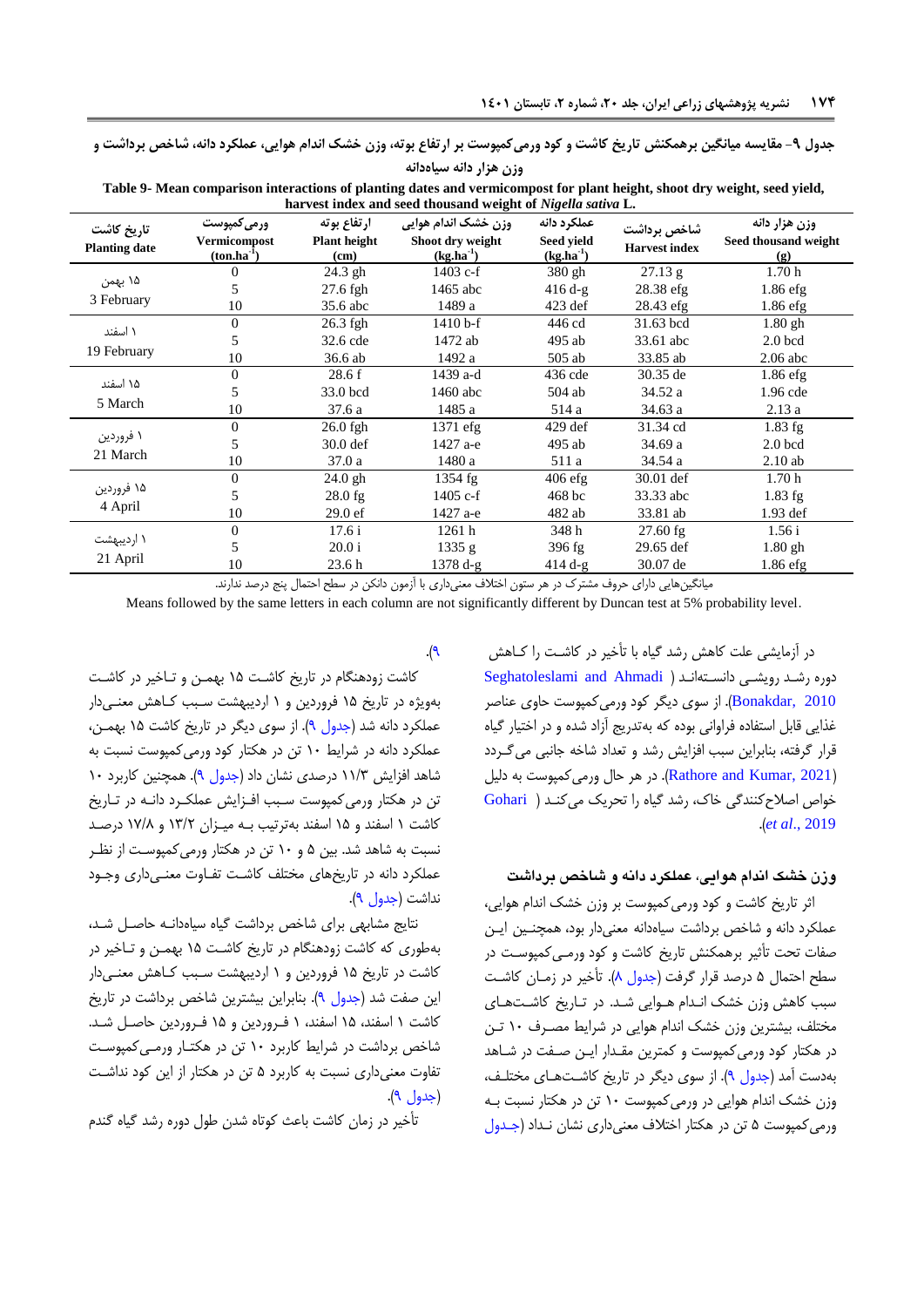میشود و در نتیجه گیاه ماده خشک کمتری تولید می کنـد. محققـان گزارش کردند که اثرات زیانبار تأخیر در کاشت به دلیل تنش گرمای انتهایی دوره رشد از طریق تأثیر بر شاخصهای فیزیولوژیکی بوده اسععت )2019 .,*al et* [Kamaei](#page-14-17)). بنععابراین کععاهش در میععزان شاخص های رشد از جمله وزن خشک اندام هوایی سیاهدانه در تیمار ١ اردیبهشت احتمالاً در نتیجه کاهش محتـوای کلروفیـل و اخـتلال در فعالیتهای فتوسنتزی حاصل شده است. همچنین کاشت زودهنگام به دلیل تاثیر منفی بر صـفات فیزیولـوژیکی از جملـه نشـت یـونی و شاخص های فتوسـنتزی تـا حـدودی سـبب کـاهش عملکـرد دانـه و شاخص برداشت شده است. از سوی دیگر تولیـد عملکـرد بیشـتر در سطح ١٠ تن در هکتار ورمیکمپوست در مقایسه با شاهد احتمـالا بـه دلیل جذب عناصر غذایی بیشتر و همچنین بهبود رنگدانـه هـای فتوسنتزی و محتوای نسبی آب برگ میباشد. احتمالا مقـادیر بـالای ورمیکمپوست سبب افزایش فیالیت میکروارگانیس،های خاک شعده و به تبع آن جذب عناصر غذایی مورد استفاده در گیاه افزایش معی یابعد )[2021 ,Kumar and Rathore](#page-14-16)). محققععان گععزارش کردنععد کععه ورمیکمپوست با بهبود رنگدانههای فتوسنتزی تأثیر مثبتی روی رشعد و عملک رد دانـه گیاه دارویـی سـیاه دانـه Ariafar and ) [2017 ,Sirousmehr](#page-13-17)). محققان گزارش کردند که با توجه به اینکعه ورمیکمپوست سبب بهبود جذب عناصر غذایی و صفات فیزیولوژیکی بادرشبو شد، در نتیجه این امر سبب افزایش رشد و عملکرد به دنبعال .)[Vatandoost and Madandoust, 2021](#page-15-0)( داشت

#### اجزا*ی* عملکرد دانه

تاریخ کاشت و کود ورمیکمپوست، تیداد فولیکول در بوته، تیعداد دانه در فولیکول و وزن هزار دانه را در سطح احتمال 0 درصعد تحعت تاثیر قرار داد، همچنین وزن هزار دانه تحت تـأثیر بـرهمکنش تـاریخ کاشت و کود ورمی کمپوست قرار گرفت ([جدول](#page-10-0) ۸). تاریخ کاشت ۱۵ بهمن و 0 اسفند سبب کاهش تیداد فولیکول در بوته و تیداد دانعه در فولیکول گردید، اما این صفات در بقیه تاریخهای کاشت از میهزان بـالاتری برخـوردار بـود (جـدول ۶). از سـوی دیگـر بیشـترین تعـداد فولیکول در بوته و تعداد دانه در فولیکول در تیمـار ١٠ تـن در هکتـار ورمیکمپوست مشعاهده شعد. همچنعین تیعداد فولیکعول در بوتعه در ورمی کمپوست ۵ تن در هکتار با ۱۰ تن در هکتار اختلاف معنی داری نشان نداد (جدول ۷).

کاشت زودهنگام و تاخیر در کاشت سبب کـاهش معنـیدار وزن هزار دانه سیاهدانه شد (جدول ۹). در نتیجه بیشترین وزن هزار دانه در تاریخ کاشت ۱ اسفند، ۱۵ اسفند و ۱ فروردین حاصل شد. نتایج دیگ نشان داد که در تاریخهای مختلف کاشت، بیشترین شاخص برداشت در شرایط کاربرد 06 تن در هکتار کود ورمیکمپوست بهدست آمد که

البته نسبت به تیمار 1 تن در هکتار ورمیکمپوست اختی مینیداری نشان نداد (جدول ۹).

کاشت دیرهنگام باعث مے شود کـه طـول دوره مراحـل نمـوی کوتاهتر شود و قبل از این که انـدامهـای رویشـی بـرای ایجـاد منبـع فیزیولوژیک بهطور کامل توسعه یابند، بوتهها زودتر وارد مرحله زایشی شده و در ادامه با کمبود منابع فتوسنتزی مواجعه شعون[د](#page-14-18) ) *et* [Kamali](#page-14-18) [2020 .,](#page-14-18)*al*). بنابراین زمان کاشت نامناسب سبب کاهش اجزا عملکرد شده است. گزارش شده است که دمای زیعاد محعیط در مرحلعه تعورم غلاف برگ پرچم تا ظهور سنبله باعث اختلال در تقسیم سلول های مادر دانه گرده و زنده ماندن آنها شده و میتواند تیداد دانه را کاهش دهد (Dhillon and Fischer, 1994). همچنین عوامل محیطی پس از گردهافشانی بهطور عمده بر وزن هزار دانه تاثیر میگذارد. بنعابراین مواجه شدن بوتهها در این دوره با تنشهای محیطعی ماننعد گرمعا در انتهای فصل وزن هزار دانه کاهش مییابد ;Hussain et al., 2012) [\(2018 .,](#page-14-19)*al et* Jahan. با توجه به اینکه ورمیکمپوست سبب بهبعود جذب عناصر غـذایی شـده، بنـابراین افـزایش اجـزای عملکـرد گیـاه سیاهدانه در تیمار ورمیکمپوست 06 تن در هکتار تاییدی بر این ادععا میباشد.

### **نتیجهگیری**

اثر تاریخ کاشت به دلیل تاثیر آن در مراحل مختلـف رشـد و نمـو گیاهان بهویژه مراحل اولیه رشد و دوره گلدهی مورد بحـث و بررسـی قرار گرفته است. کاشت زودهنگام موجب میشود که گیاه احتمـالا بـا خطر سرمازدگی در ابتدای رشد مواجه گـردد و سـبب افـزایش نشـت یونی در برگها شود. از سوی دیگر تأخیر در زمـان کاشـت بـا کوتـاه شدن طول دوره رشد سبب تاثیر منفی بر محتوای نسعبی آب بعرگ و رنگیزههای فتوسنتزی شده است. کاشت دیرهنگام باعث کوتاه شدن دوره رشد رویشی میشود و گیاه زودتر از آن وارد مرحله زایشی شعده است. بنابراین احتمالا به دلیل همزمان شدن مراحل انتهایی رشـد بـا تنش دمایی آخر فصل سبب کاهش شدید عملکرد میشـود. از سـوی دیگر تیمار کودی ورمیکمپوست استفاده شده بر رشـد سـیاهدانـه اثـر مینیداری داشت. ورمیکمپوست توانست احتماالً عناصر غذایی را بعه میزان قابل قبول در اختیار گیاه قـرار دهـد و شـرایط مناسـب رشـد و افزایش عملکرد را در پی داشته باشد. بنابراین ورمیکمپوست با فراه، آوردن محیط رشد مناسب باعث افزایش رشد در سیاهدانه شده است. در مجموع تاریخ کاشـت ۱ اسـفند تـا ۱ فـروردین و اسـتفاده از کـود ورمی کمپوست ١٠ تن در هکتار بهرای کاشت گیاه سهاهدانـه قابـل توصیه میباشد.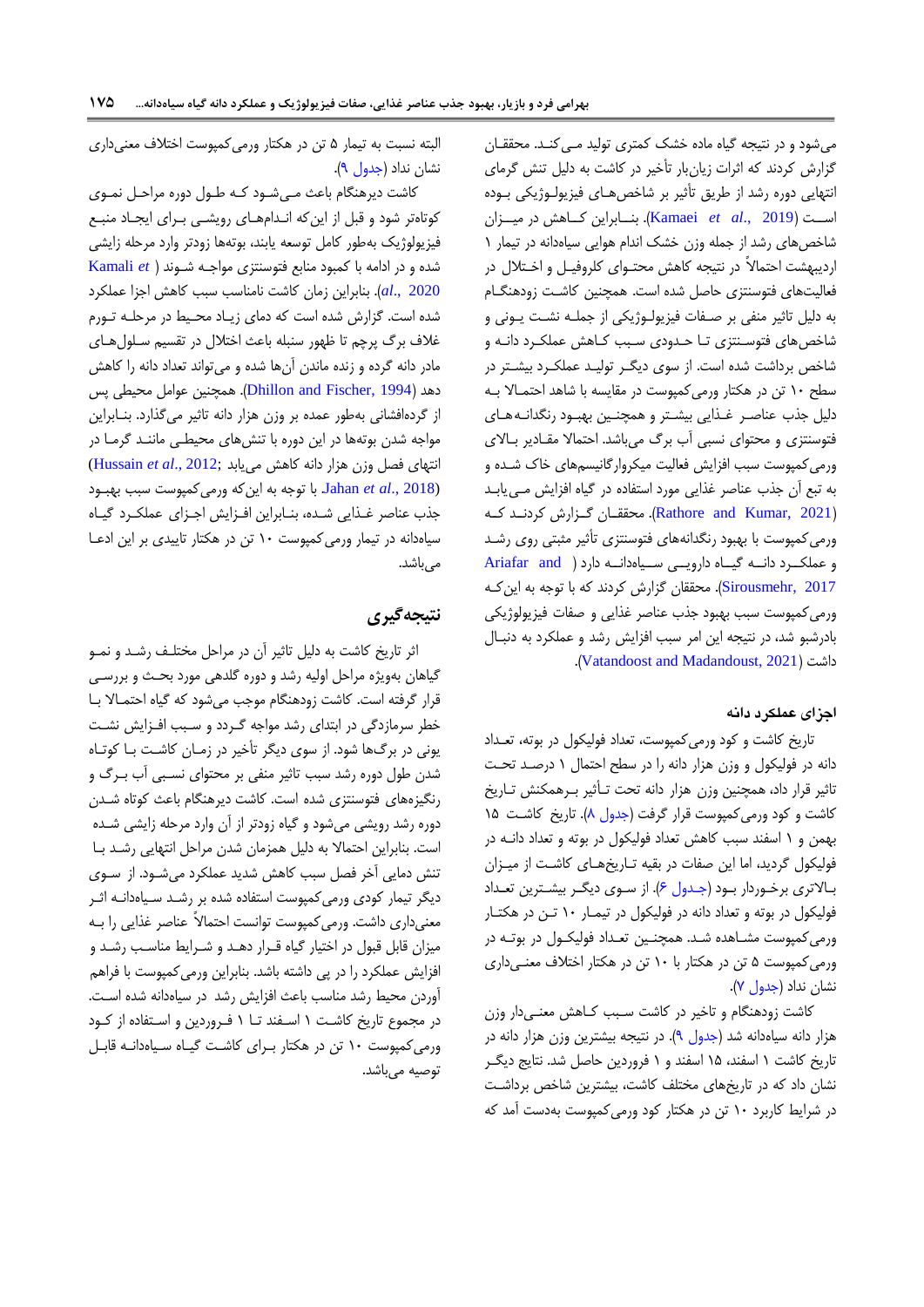#### **References**

- <span id="page-13-4"></span>1. Ali, U., Sajid, N., Khalid, A., Riaz, L., Rabbani, M. M., Syed, J. H., and Malik, R.N. 2015. A review on vermicomposting of organic wastes. Environmental Progress and Sustainable Energy 34: 1050-1062. [https://doi.org/10.1002/ep.12100.](https://doi.org/10.1002/ep.12100)
- <span id="page-13-17"></span>2. Ariafar, S., and Sirousmehr, A. R. 2017. Effect of municipal solid waste compost on yield and quantity and quality characteristics of black cumin under water stress conditions. Journal of Crops Improvement 19: 31-42. (in Persian with English abstract).
- <span id="page-13-8"></span>3. Arnon, D. E. 1949. Copper enzymes in isolated chloroplasts polyphenol oxidase (*Beta vulgaris*). Plant Physiology 24: 1-15. DOI: [10.1104/pp.24.1.1.](https://doi.org/10.1104%2Fpp.24.1.1)
- <span id="page-13-12"></span>4. Atif, M. J., Amin, B., Ghani, M. I., Ali, M., and Cheng, Z. 2020. Variation in morphological and quality parameters in garlic (*Allium sativum* L.) bulb influenced by different photoperiod, temperature, sowing and harvesting time. Plants 9: 155. [https://doi.org/10.3390/plants9020155.](https://doi.org/10.3390/plants9020155)
- <span id="page-13-3"></span>5. Attarzadeh, M., Balouchi, H. R., Rajaie, M., Movahhedi Dehnavi, M., and Salehi, A. 2019. Improvement of *Echinacea purpurea* performance by integration of phosphorus with soil microorganisms under different irrigation regimes. Agricultural Water Management 221: 238-47. [https://doi.org/10.1016/j.agwat.2019.04.022.](https://doi.org/10.1016/j.agwat.2019.04.022)
- <span id="page-13-14"></span>6. Baghbani-Arani, A., Modarres-Sanavy, S. A. M., Mashhadi-Akbar-Boojar, M., and Mokhtassi-Bidgoli, A. 2017. Towards improving the agronomic performance, chlorophyll fluorescence parameters and pigments in fenugreek using zeolite and vermicompost under deficit water stress. Industrial Crops and Products 109: 346-357. [https://doi.org/10.1016/j.indcrop.2017.08.049.](https://doi.org/10.1016/j.indcrop.2017.08.049)
- <span id="page-13-9"></span>7. Bagheri, F., and Balouchi, H. R. 2013. The effect of planting date on some quantitative and qualitative traits of nine grain Sorghum (*Sorghum bicolor* L.) cultivars in Yasouj region. Journal of Crop Production and Processing 3 (9): 29-43. (in Persian with English abstract).
- <span id="page-13-6"></span>8. Chaturvedi, S., and Pandey, R. 2020. Bioinoculant with vermicompost augments essential oil constituents and antioxidants in *Mentha arvensis* L. Journal of Plant Growth Regulation 1-14. https://doi.org/10.1007/s00344-020- 10189-y.
- <span id="page-13-2"></span>9. Cheikh-Rouhou, S., Besbes, S., Hentati, B., Blecker, C., Deroanne, C., and Attia, H. 2007. *Nigella sativa* L.: Chemical composition and physicochemical characteristics of lipid fraction. Food chemistry 101: 673-681. [https://doi.org/10.1016/j.foodchem.2006.02.022.](https://doi.org/10.1016/j.foodchem.2006.02.022)
- <span id="page-13-11"></span>10. Demir, Z. 2019. Effects of vermicompost on soil physicochemical properties and lettuce (*Lactuca sativa* Var. Crispa) yield in greenhouse under different soil water regimes. Communications in Soil Science and Plant Analysis 50: 2151-2168. [https://doi.org/10.1080/00103624.2019.1654508.](https://doi.org/10.1080/00103624.2019.1654508)
- <span id="page-13-18"></span>11. Ortiz-Monasterio, J. I., Dhillon, S. S., and Fischer, R. A. 1994. Date of sowing effects on grain yield and yield components of irrigated spring wheat cultivars and relationships with radiation and temperature in Ludhiana, India. Field Crops Research 37: 169-184. [https://doi.org/10.1016/0378-4290\(94\)90096-5.](https://doi.org/10.1016/0378-4290(94)90096-5)
- <span id="page-13-10"></span>12. Erdal, İ., and Ekinci, K. 2020. Effects of composts and vermicomposts obtained from forced aerated and mechanically turned composting method on growth, mineral nutrition, and nutrient uptake of wheat. Journal of Plant Nutrition 43: 1343-135[5.](https://doi.org/10.1080/01904167.2020.1727506) [https://doi.org/10.1080/01904167.2020.1727506.](https://doi.org/10.1080/01904167.2020.1727506)
- <span id="page-13-7"></span>13. Fallahi, H. R., Taherpour Kalantari, R., Asadian, A. H., Aghhavani-shajari, M., and Ramazani, H. R. 2018. Effect of different soil fertilizing agents on growth and yield of isabgol and black seed as two medicinal plants. Iranian Journal of Field Crop Science 49 (3): 1-11. (in Persian with English abstract).
- <span id="page-13-15"></span>14. Ghorbani, R., Koocheki, A., Jahani, M., Hosseini, A., Mohammad-Abadi, A. A., and Sabet Teimouri, M. 2010. Effect of planting date, weed control time, and method on yield and yield components of cumin. Iranian Journal of Field Crops Research 7 (1): 143-151. (in Persian with English abstract).
- <span id="page-13-16"></span>15. Gohari, G., Mohammadi, A., and Duathi Kazemnia, H. 2019. Effect of vermicompost on some growth and biochemical characteristic of *Dracocephalum moldavica* L. under water salinity stress. Journal of Agricultural Science and Sustainable Production 29: 151-168. (in Persian with English abstract).
- <span id="page-13-1"></span>16. Hosseini, S. S., Nadjafi, F., Asareh, M. H., and Rezadoost, H. 2018. Morphological and yield related traits, essential oil and oil production of different landraces of black cumin (*Nigella sativa*) in Iran. Scientia Horticulturae 233: 1-8[.](https://doi.org/10.1016/j.scienta.2018.01.038) [https://doi.org/10.1016/j.scienta.2018.01.038.](https://doi.org/10.1016/j.scienta.2018.01.038)
- <span id="page-13-13"></span>17. Hosseinzadeh, S. R., Amiri, H., and Ismaili, A. 2018. Evaluation of photosynthesis, physiological, and biochemical responses of chickpea (*Cicer arietinum* L. cv. Pirouz) under water deficit stress and use of vermicompost fertilizer. Journal of Integrative Agriculture 17: 2426-2437.
- <span id="page-13-19"></span>18. Hussain, M., Farooq, M., Shabir, G., Khan, M. B., Zia, A. B., and Lee, D. J. 2012. Delay in Planting Decreases Wheat Productivity. International Journal of Agriculture and Biology 14.
- <span id="page-13-5"></span>19. Ievinsh, G. 2020. Review on physiological effects of vermicomposts on plants. Biology of Composts 58: 63-86. https://doi.org/10.1007/978-3-030-39173-7\_4.
- <span id="page-13-0"></span>20. Ijaz, H., Tulain, U. R., Qureshi, J., Danish, Z., Musayab, S., Akhtar, M. F., Saleem, A., Khan, K. A. U. R., Zaman, M., and Waheed, I. 2017. *Nigella sativa* (Prophetic Medicine): A Review. Pakistan Journal of Pharmaceutical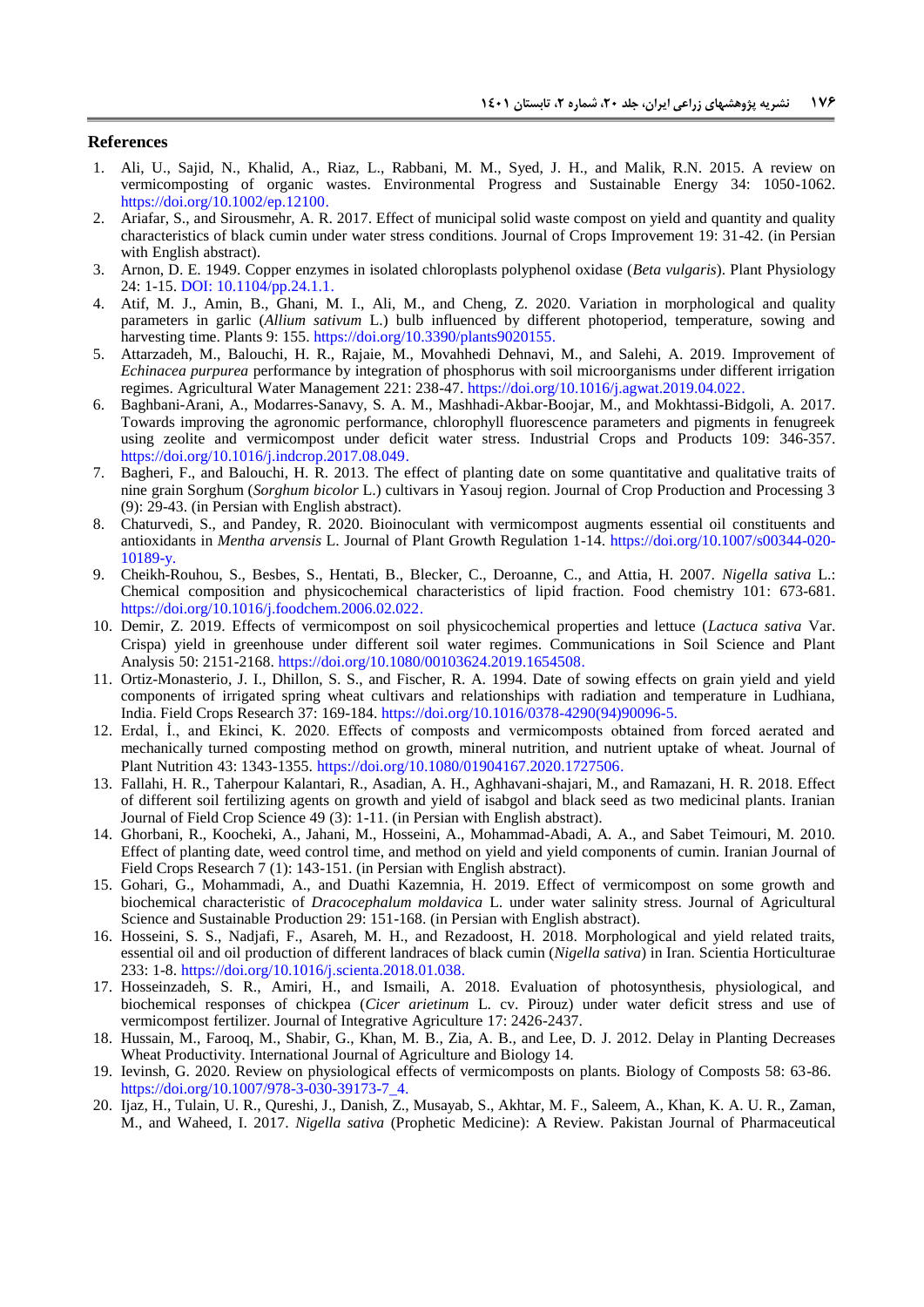Sciences 30.

- <span id="page-14-19"></span>21. Jahan, M., Sen, R., Ishtiaque, S., Choudhury, A. K., Akhter, S., Ahmed, F., Biswas, J. C., Manirruzaman, M., Miah, M. M., and Rahman, M. 2018. Optimizing sowing window for wheat cultivation in Bangladesh using CERES-wheat crop simulation model[.](https://doi.org/10.1016/j.agee.2018.02.008) Agriculture, Ecosystems and Environment 258: [https://doi.org/10.1016/j.agee.2018.02.008.](https://doi.org/10.1016/j.agee.2018.02.008)
- 22. Javadi Hedayat Abad, F., Nezami, A., Kafi, M., and Shabahang, J. 2014. Effects of Sowing Time on Yield of Black Seed (*Nigella sativa* L.) Ecotypes under Mashhad Conditions. Iranian Journal of Field Crops Research 12: 632-640. (in Persian with English abstract).
- <span id="page-14-5"></span>23. Javadi, H. 2008. Effect of planting dates and nitrogen rates on yield and yield components of black cumin (*Nigella sativa* L.). Iranian Journal of Field Crops Research 6: 59-66. (in Persian with English abstract).
- <span id="page-14-9"></span>24. Jones, J. R., Wolf, J. B., and Mkks, H. A. 1991. Plant analysis: A paractical sampling, preparation, analysis, and interpretation guide. Micro and Macro publishing Inc. Athens, Georgia.
- <span id="page-14-17"></span>25. Kamaei, H., Eisvand, H. R., Daneshvar, M., and Nazarian, F. 2019. The study effects of planting date, phosphate Bio-fertilizer and foliar application of zinc and boron on leaf area index, leaf area duration, leaf relative water content, cell membrane stability, quantum efficiency of PSII, leaf proline content and grain yield of bread wheat. Plant Process and Function 8 (29): 59-74. (in Persian with English abstract).
- <span id="page-14-18"></span>26. Kamali, N., Pour, M. K., and Soleymani, A. 2020. Light absorption and light extinction in barley (*Hordeum vulgare* L.) as affected by planting dates and plant genotypes. Theoretical and Applied Climatology 142: 589-597. https://doi.org/10.1007/s00704-020-03342-w.
- <span id="page-14-0"></span>27. Kazemi, M. 2014. Phytochemical composition, antioxidant, anti-inflammatory and antimicrobial activity of Nigella sativa L. essential oil. Journal of Essential Oil Bearing Plants 17: 1002-1011. *Nigella sativa* L. essential oil. Journal of Essential Oil Bearing Plants 17: 1002-1011. [https://doi.org/10.1080/0972060X.2014.914857.](https://doi.org/10.1080/0972060X.2014.914857)
- <span id="page-14-14"></span>28. Khichar, M. L., and Niwas, I. 2006. Microclimatic profiles under different sowing environment in wheat. Journal of Agrometeorology 8: 201-209.
- <span id="page-14-8"></span>29. Lang, C. A. 1958. Simple micro determination of kjeldahl nitrogen in biological materials. Analytical Chemistry 30: 1692-1694. [https://doi.org/10.1021/ac60142a038.](https://doi.org/10.1021/ac60142a038)
- <span id="page-14-6"></span>30. Lim, S. L., Wu, T. Y., Lim, P. N., and Shak, K. P. Y. 2015. The use of vermicompost in organic farming: overview, effects on soil and economics. Journal of the Science of Food and Agriculture 95: 1143-1156. [https://doi.org/10.1002/jsfa.6849.](https://doi.org/10.1002/jsfa.6849)
- <span id="page-14-1"></span>31. Majeed, A., Muhammad, Z., Ahmad, H., Hayat, S. S. S., Inayat, N., and Siyyar, S. 20201. *Nigella sativa* L.: Uses in traditional and contemporary medicines-An overview. Acta Ecologica Sinica 41 (4): 253-258. [https://doi.org/10.1016/j.chnaes.2020.02.001.](https://doi.org/10.1016/j.chnaes.2020.02.001)
- <span id="page-14-13"></span>32. Mubvuma, M. T., Ogola, J. B., and Mhizha, T. 2021. Effect of planting date and genotype on intercepted radiation and radiation use efficiency in chickpea crop (*Cicer arietinum* L.). Cogent Food & Agriculture 7: 1899422[.](https://doi.org/10.1080/23311932.2021.1899422) [https://doi.org/10.1080/23311932.2021.1899422.](https://doi.org/10.1080/23311932.2021.1899422)
- <span id="page-14-12"></span>33. Nigussie, A., Kuyper, T. W., Bruun, S., and de Neergaard, A. 2016. Vermicomposting as a technology for reducing nitrogen losses and greenhouse gas emissions from small-scale composting. Journal of Cleaner Production 139: 429-43[9.](https://doi.org/10.1016/j.jclepro.2016.08.058) [https://doi.org/10.1016/j.jclepro.2016.08.058.](https://doi.org/10.1016/j.jclepro.2016.08.058)
- <span id="page-14-16"></span>34. Rathore, S., and Kumar, R. 2021. Vermicompost fertilization and pinching improves the growth, yield, and quality of super food (*Chenopodium quinoa* Willd.) in the western Himalaya. Acta Physiologiae Plantarum 43: 1-16. https://doi.org/10.1007/s11738-020-03184-z.
- <span id="page-14-4"></span>35. Rezvani Moghaddam, P., and Ahmadzadeh Motlagh, M. 2007. Effect of sowing date and plant density on yield and yield components of black cumin (*Nigella sativa*) in Islamabad-Ghayein. Pajouhesh and Sazandegi 76: 62-68.
- <span id="page-14-2"></span>36. Safaei, Z., Azizi, M., Davarynejad, G., and Aroiee, H. 2017. The effect of planting seasons on quantitative and qualitative characteristics of black cumin (*Nigella sativa* L.). Journal of Medicinal Plants and By-product 6: 27-33. DOI: [10.22092/JMPB.2017.113147.](https://dx.doi.org/10.22092/jmpb.2017.113147)
- <span id="page-14-10"></span>37. Sairam, R. K., Dharmar, K., Chinnusamy, V., and Meena, R. C. 2009. Water logging-induced increase in sugar mobilization, fermentation, and related gene expression in the roots of mug bean (*Vigna radiata*). Journal of Plant Physiology 6: 602-616. [https://doi.org/10.1016/j.jplph.2008.09.005.](https://doi.org/10.1016/j.jplph.2008.09.005)
- <span id="page-14-15"></span>38. Seghatoleslami, M. J., and Ahmadi Bonakdar, Kh. 2010. The effect of sowing date and plant density on yield and yield components of fenugreek (*Trigonella foenum gracum* L.). Iranian Journal of Medicinal and Aromatic Plants 26 (2): 265-274. (in Persian with English abstract).
- <span id="page-14-7"></span>39. Seyyedi, S. M., Rezvani Moghaddam, P., Khajeh Hossieni, M., and Shahandeh, H. 2020. Effect of calcareous soil amendments on quantitative and qualitative yields of black seed (*Nigella sativa* L.). Journal of Agroecology 11 (4): 1437-1448. (in Persian with English abstract).
- <span id="page-14-11"></span>40. Subedi, K., Ma, B., and Xue, A. 2007. Planting date and nitrogen effects on grain yield and protein content of spring wheat. Crop Science 47: 36-44. [https://doi.org/10.2135/cropsci2006.02.0099.](https://doi.org/10.2135/cropsci2006.02.0099)
- <span id="page-14-3"></span>41. Sultana, S., Das, B., Rudra, B. C., Das, G., and Alam, B. 2017. Effect of date of sowing on productivity of black cumin. Annals of Horticulture 10: 172-175. DOI[:10.5958/0976-4623.2017.00029.9.](http://dx.doi.org/10.5958/0976-4623.2017.00029.9)